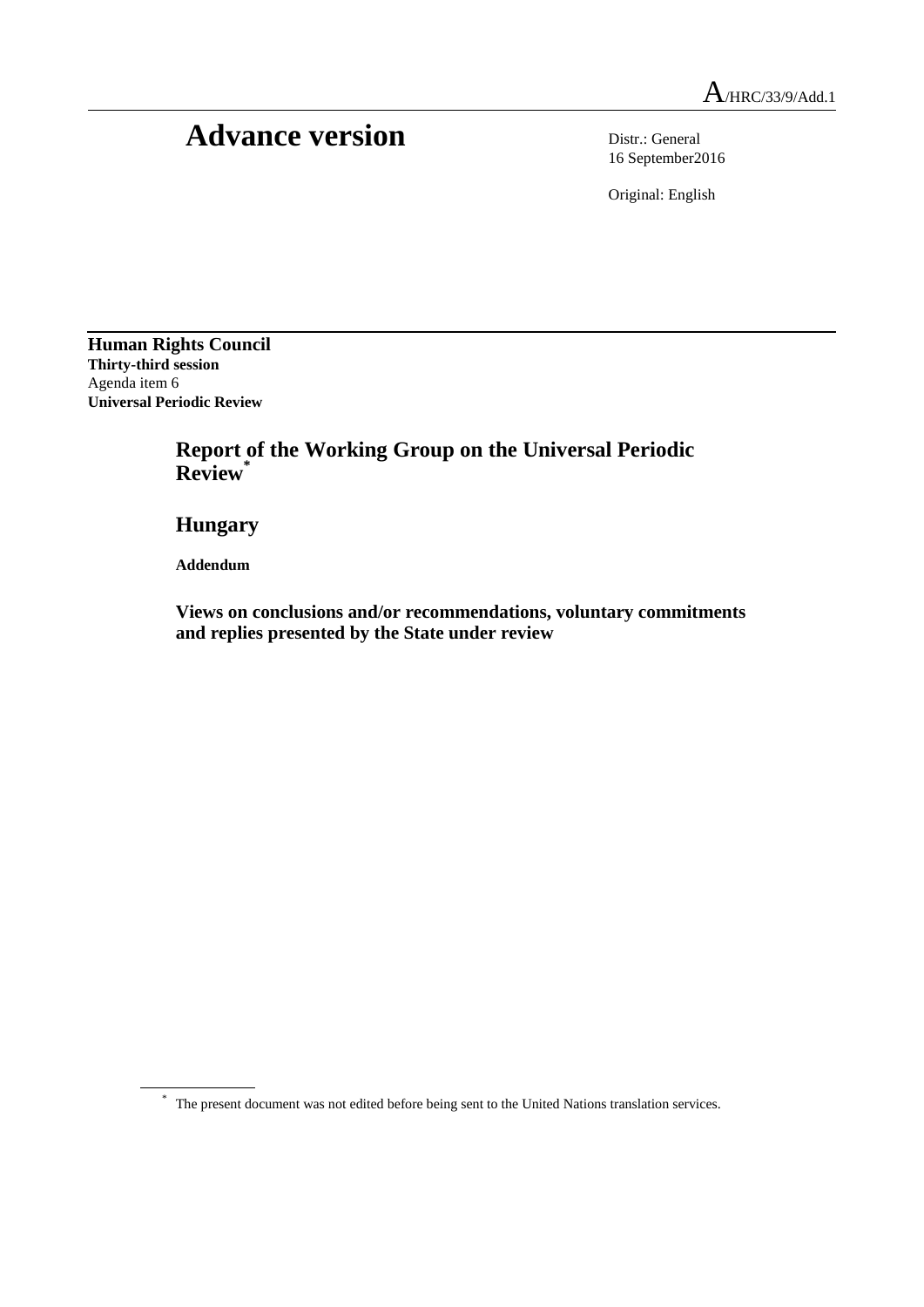1. The Government of Hungary would like to thank the States for the constructive contributions and the 221 recommendations put forward during the second UPR of Hungary on 4 May 2016 which have been examined by the Government; the result of this process is presented thematically clustered in this Addendum as follows, together with a short explanation:

|                               | Н.                                                                                                                                                            | Ш.                        |
|-------------------------------|---------------------------------------------------------------------------------------------------------------------------------------------------------------|---------------------------|
| 98 recommendations supported. | 91 recommendations supported<br>as they are already in the process<br>of implementation and part <sup>1</sup> of 12<br>recommendations are also<br>supported. | 20 recommendations noted. |

### **International obligations**

2. Hungary constantly assesses the compatibility of its laws with its international obligations. Hungary is already party to the Rome Statute, the consistency has been ensured by the Criminal Code. The draft bill on the promulgation of the Rome Statute has been introduced to the Parliament.

3. Hungary ratified the Refugee Convention and its Protocol, the Stateless Persons Convention, the Reduction of Statelessness Convention, the Nationality of Married Women Convention and the UNESCO Convention to fight discrimination in Education.

4. Unlike ILO convention  $169^2$ , the ratification of ILO convention  $189^3$  is now subject of national tripartite discussions.

5. Hungary intends to ratify the Istanbul Convention<sup>4</sup> after thorough examination. The ratification of the  $\mathrm{CED}^5$  and accepting the competence of its Committee is currently examined. Similarly, before signing the CRC-OPCP<sup>6</sup> it is necessary to review the relevant national law and the institutional background.

6. Hungary guarantees the fundamental rights of all persons present in its territory and is of the view that the  $ICRMW<sup>7</sup>$  does not bring added value compared to other instruments in this field to which Hungary has acceded. In the same vein by ratifying  $ICESCR<sup>8</sup>$ , the European Social Charter and several other relevant instruments (ILO, CoE, EU), Hungary has committed itself to a comprehensive protection system in the field of ESC rights including the possibility to submit complaints on national and regional level. The ratification of the OP-ICESCR $9$  is still being examined. The Government wishes to maintain the reservations it made to different conventions for the time being.

| $6^{10}$ , $3^{11}$ , $13^{12}$ , $14^{13}$ , $15^{14}$ , $16^{15}$ ,<br>$20^{16}$ , $26^{17}$ , $27^{18}$ , $29^{19}$ , $134^{20}$ . | $1^{21}, 2^{22}, 4^{23}, 5^{24}, 8^{25}.$ | $7^{26}$ , $9^{27}$ , $10^{28}$ , $11^{29}$ , $12^{30}$ , $17^{31}$ , $18^{32}$ ,<br>$10^{33}$ |
|---------------------------------------------------------------------------------------------------------------------------------------|-------------------------------------------|------------------------------------------------------------------------------------------------|

7. Hungary fully cooperates with the Human Rights Council and its mechanisms, it organised all requested visits by HRC mandate holders, responded to all allegation letters and constantly examines the implementation of their recommendations. Hungary submitted on time its periodical reports to the CRPD<sup>34</sup>, CEDAW<sup>35</sup> and CRC<sup>36</sup>. The Government strives to eradicate its backlog before its next UPR. Development of a national action plan regarding SC resolution  $1325^{37}$  is under consideration.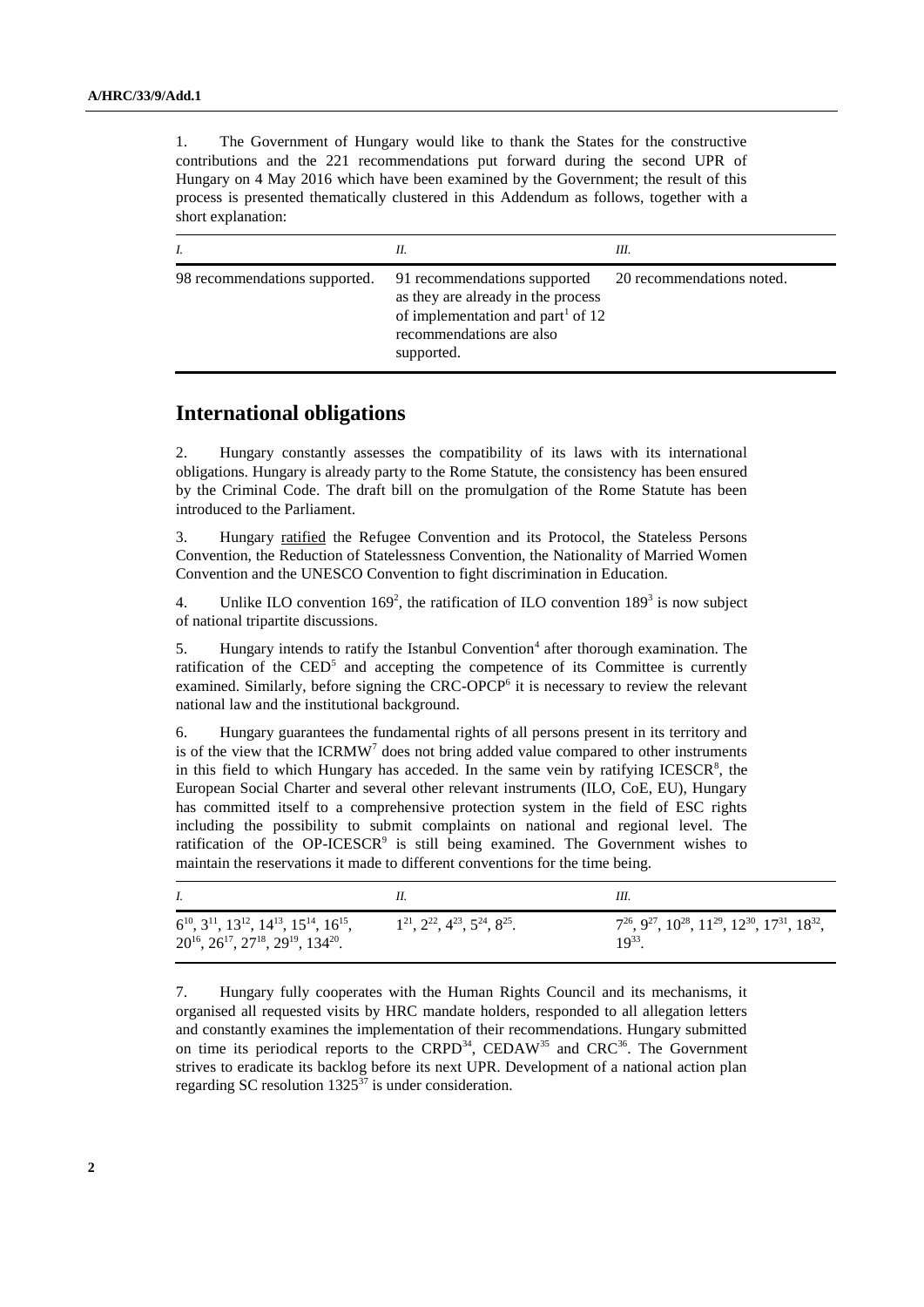|                                                                                                       |                           | III. |
|-------------------------------------------------------------------------------------------------------|---------------------------|------|
| $41^{38}$ , $42^{39}$ , $43^{40}$ , $44^{41}$ , $45^{42}$ ,<br>$136^{43}$ , $161^{44}$ , $166^{45}$ . | $124^{46}$ , $163^{47}$ . |      |

## **Protection of human rights**

8. Enjoyment of human rights is ensured by the new Fundamental Law. The main rules of functioning, procedure and financial independence<sup>48</sup> of the Constitutional Court are set in the Fundamental Law and in a cardinal act<sup>49</sup>.

9. Concerns regarding the independence of the judiciary and rule of law have been remedied after consultations with international organisations, therefore no further legislative actions are necessary. The Government was and is ready for expert debate on these issues, but not for unfounded, biased criticism.

10. The "A" status Commissioner of Fundamental Rights (CFR) is a central element of the Hungarian protection system including monitoring detention places in conformity with the regulations of the OPCAT<sup>50</sup>. Its steadily increasing funding is ensured by the Parliament.

11. The new autonomous Data Protection Authority is supervising the protection of personal data and access to public data. Its status ensures independence as to its organisation, competences, personnel, budget and exercising its tasks. Costs of fulfilment of data requests can only be charged if the fulfilment of the demand involves extensive use of human resources. Restrictions of access to data of public interest are in accordance with international norms.

12. The inter-ministerial Human Rights Working Group (HRWG) monitors human rights in Hungary, advices the Government and observes the implementation of the UPR recommendations. Its Roundtable is composed of 11 thematic sub-working groups with the participation of ministries, the CFR and NGOs. Proposals are submitted to the ministers of state for follow-up action. The Government deems the sectoral human rights strategies (which have been discussed, developed and are continuously assessed with the engagement of civil society) sufficient.

|                                                                                           |                          | Ш.                        |
|-------------------------------------------------------------------------------------------|--------------------------|---------------------------|
| $21^{51}$ , $28^{52}$ , $30^{53}$ , $31^{54}$ , $150^{55}$ ,<br>$175^{56}$ , $176^{57}$ . | $23^{58}$ , $152^{59}$ . | $151^{60}$ , $156^{61}$ . |

### **Civil society**

13. Government proposals for bills and decrees are to be published on its webpage. General consultations are mandatory, direct consultations are optional. In case of a rejected opinion, reasoning for the rejection has to be uploaded. The minister may involve NGOs, churches, minority organisations, professional and scientific organisations, lobby-groups etc. in the drafting process.

14. Human rights of  $HRDs^{62}$  are respected, including ones promoting the rights of Roma communities, the Government constantly consults with Roma HRDs. The Government Control Office audits the use of public funds, NGOs involved in any investigation have the right to appeal to Court. In line with international regulations there are only certain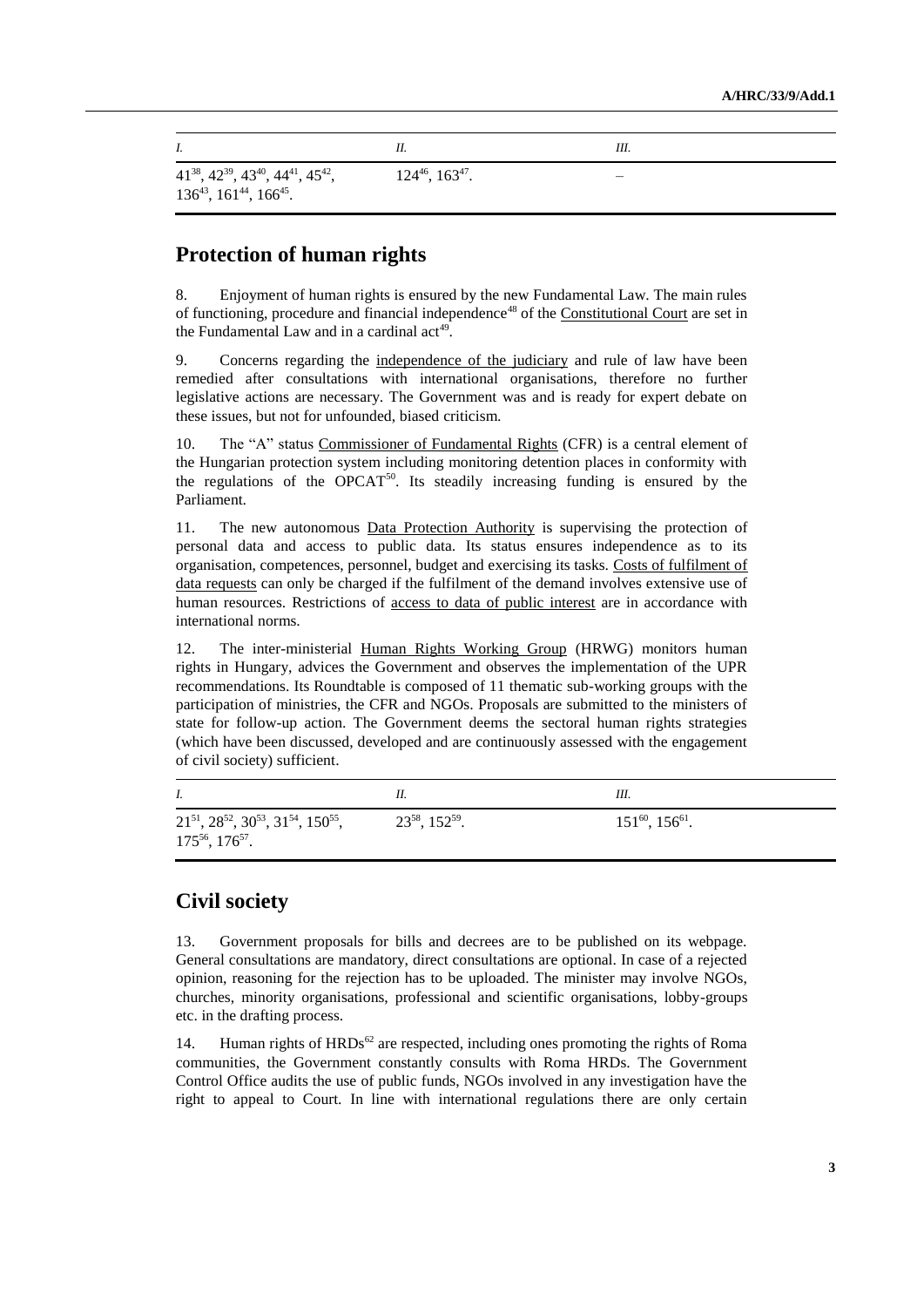transparency and accounting restrictions for NGOs when accessing national or foreign funding.

| $36^{63}, 37^{64}, 38^{65}, 39^{66}, 40^{67},$<br>$164^{68}$ , $165^{69}$ , $167^{70}$ , $168^{71}$ . | $162^{72}$ . |  |
|-------------------------------------------------------------------------------------------------------|--------------|--|

## **Family**

15. In order to enhance the social security of families and ease the financial burden of bringing up children, the family support system provides a broad scope of benefits. Free or discounted meals are provided for children living in low-income families in educational institutions<sup>73</sup>. Family policies are developed in accordance with gender equality and nondiscrimination requirements and are under permanent assessment based upon the necessities of the concerned social groups.

16. According to the Fundamental Law the foundation of family ties are the marriage, and the relationship between parents and children. It also declares that Hungary shall protect the institution of marriage as the union of a man and a woman established by voluntary decision, and the family as the basis of the nation's survival. It is imperative that legislation is in accordance with the Fundamental Law.

| I.        |                                 | Ш.           |
|-----------|---------------------------------|--------------|
| $22^{74}$ | $47^{75}$ , 170 <sup>76</sup> . | $126^{77}$ . |

## **Vulnerable groups**

17. No child shall be subject to torture, corporal punishment or any other cruel, inhuman or degrading punishment or treatment. The Hungarian child protection service involves the child rights representatives and the independent child protection guardians. The "A" status Fundamental Rights Commissioner also pays special attention to the protection of the child rights, the interests of future generations and the rights of the most vulnerable social groups including minorities. Temporary shelter and care is available for endangered children and their parent(s). The National Institute of Child Health developed new methodology and a counselling website. Anti-abuse programmes and trainings are organised for experts and parents.

| I.                                  |                          | Ш. |
|-------------------------------------|--------------------------|----|
| $33^{78}$ , $34^{79}$ , $35^{80}$ . | $25^{81}$ , $140^{82}$ . |    |

18. The planned new Criminal Procedure Code will include further guarantees to take into account the best interest of the children in the juvenile justice system. The new rules of the Criminal Code regarding detention and reintegration of children, in particular those between the ages of 12-14, are more favourable compared to older offenders.

| $I_{\cdot}$               | <br>III.                  |
|---------------------------|---------------------------|
| $153^{83}$ , $154^{84}$ . | $125^{85}$ , $141^{86}$ . |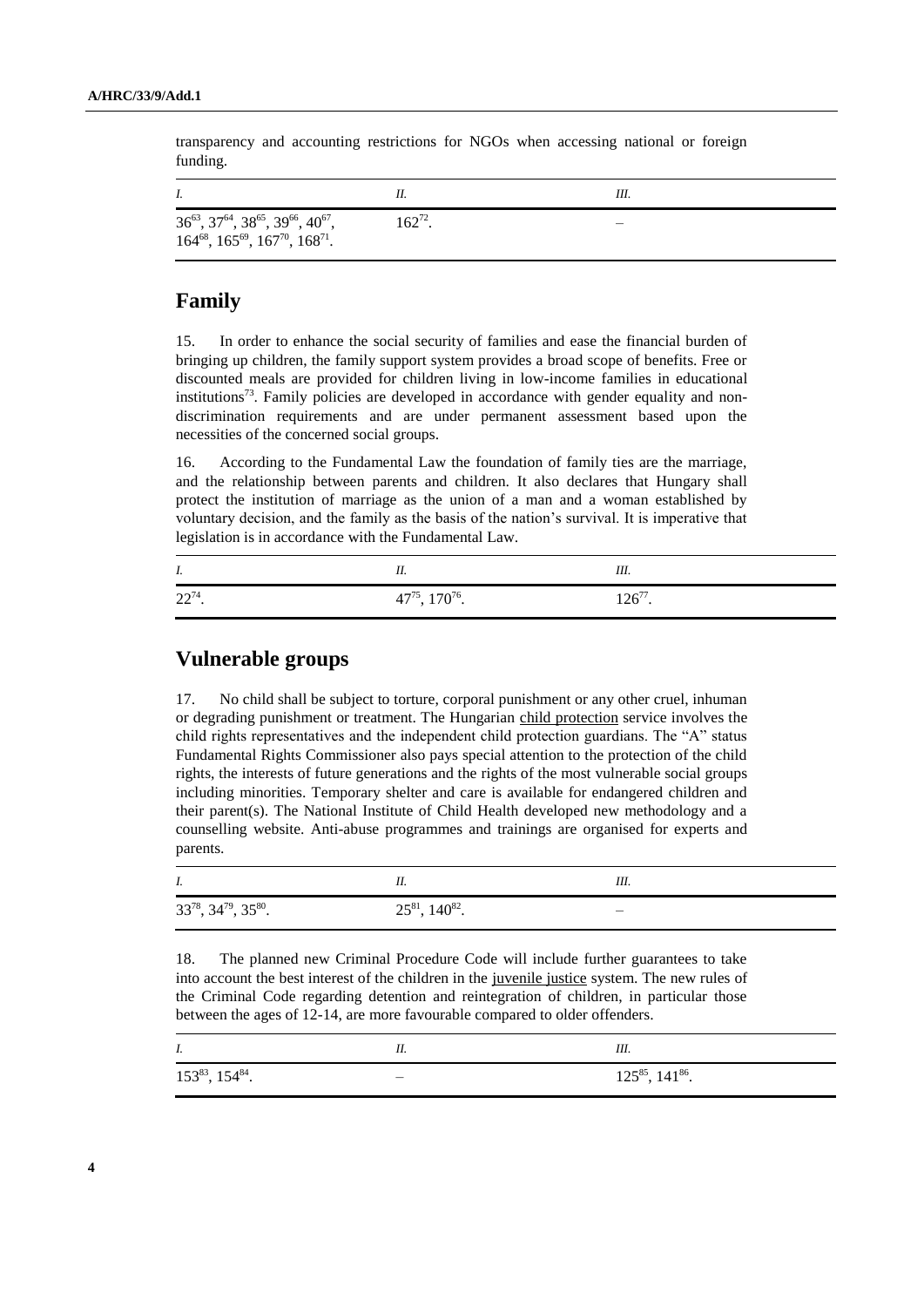19. The current legislation ensures the participation of women in political life and in decision-making, therefore no further legislative steps are necessary. However, the current comprehensive strategy aims to combat remaining gender stereotypes through new programs, media campaigns and projects for NGOs. Marriage under the age of 16 is not allowed. Between 16-18 years it is possible only with the permission of the Guardianship Office which takes into account the best interest of the child.

|                                                 |                                                                                                     | III. |
|-------------------------------------------------|-----------------------------------------------------------------------------------------------------|------|
| $39^{87}, 57^{88}, 62^{89}, 64^{90}, 131^{91}.$ | $53^{92}$ , $58^{93}$ , $59^{94}$ , $63^{95}$ , $65^{96}$ , $66^{97}$ ,<br>6898, 12399, 171 $100$ . |      |

20. Hungary continues preventing violence against women through national strategies and policy actions. Expansion of the system of shelters, new forms of victim support services, intensified awareness-raising and prevention programmes are envisaged. With the ongoing ratification of the Istanbul Convention, current legislation will be updated. A wider range of violence against women, including partnership violence, sexual duress etc. has been included in the new Criminal Code.

|                                           |                                                                                                                          | Ш. |
|-------------------------------------------|--------------------------------------------------------------------------------------------------------------------------|----|
| $131^{101}$ , $132^{102}$ , $139^{103}$ . | $60^{104}$ , 130 <sup>105</sup> , 133 <sup>106</sup> , 135 <sup>107</sup> ,<br>137 <sup>108</sup> , 138 <sup>109</sup> . |    |

21. A new national program is being developed with the aim of strengthening the reproductive health services in particular for vulnerable groups. In case of patients with HIV/AIDS, treatment and prevention of HIV transmission is in focus.

| 1. |               | Ш. |
|----|---------------|----|
|    | $172^{110}$ . |    |

22. Hungary will also maintain its commitment to combat human trafficking. Efforts are enhanced due to the migration crisis including cross-border cooperation and victimprotection.

| I.                                                                                                                 | Ш. |
|--------------------------------------------------------------------------------------------------------------------|----|
| $142^{111}$ , $143^{112}$ , $144^{113}$ , $145^{114}$ ,<br>$146^{115}$ , $147^{116}$ , $148^{117}$ , $149^{118}$ . |    |

23. The Fundamental Law obliges the State to introduce specific measures to protect persons with disabilities. A new working group reviews i.e. the regulation and the case law of ,,supported decision making" and the suffrage issues. Deprivation of the right to vote due to mental status is now possible only by court decision. Mentally incapacitated or partially capacitated persons have the right to receive the appropriate information with respect to their age, mental capacities and psychological status.

| I.                                                                       | 11.                         | Ш. |
|--------------------------------------------------------------------------|-----------------------------|----|
| $177^{119}$ , $178^{120}$ , $181^{121}$ , $182^{122}$ ,<br>$183^{123}$ . | $179^{124}$ , $180^{125}$ . | _  |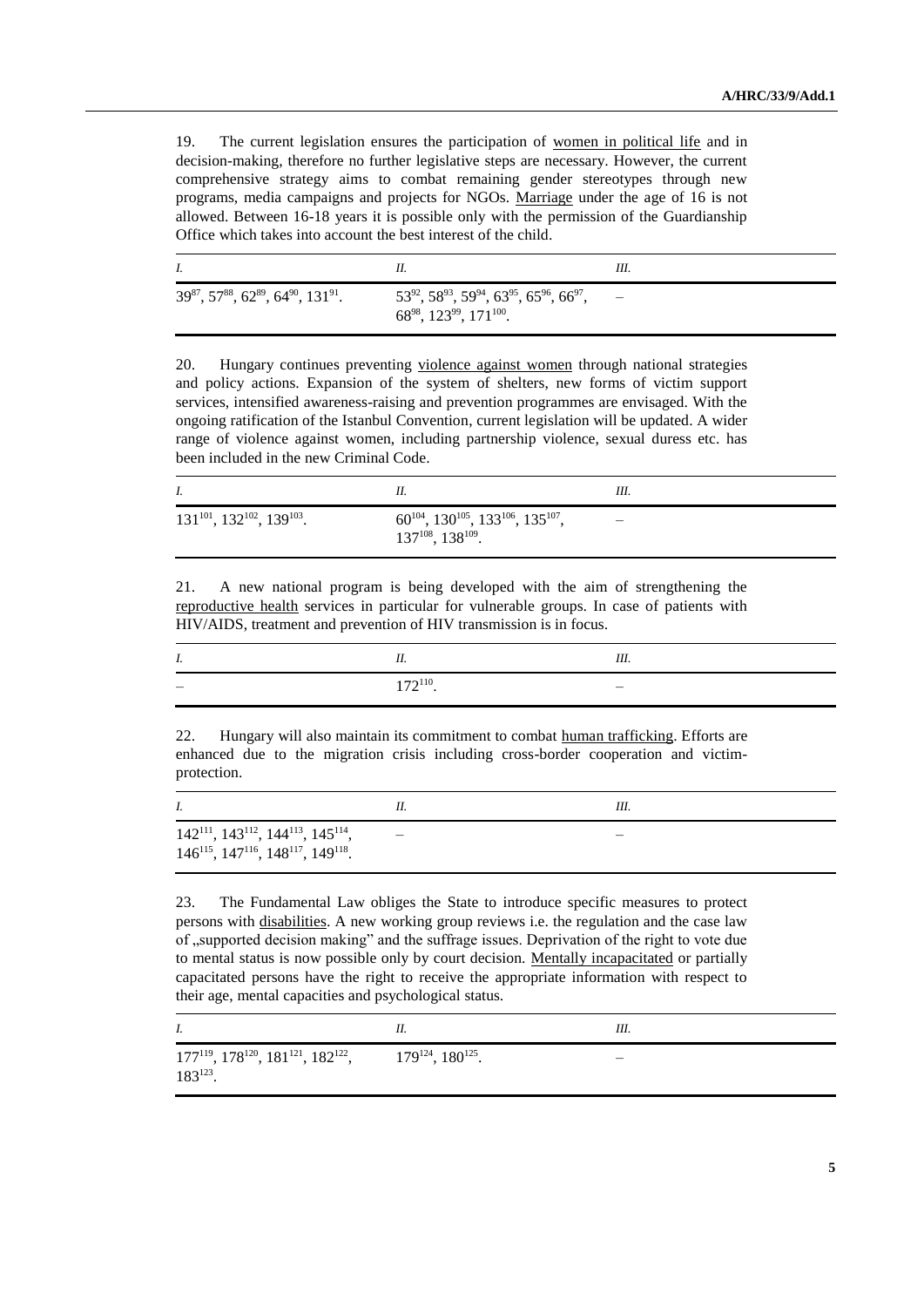24. The Fundamental Law and the Equal Treatment Act prohibits discrimination on any ground thus on gender identity and sexual orientation. Coherent jurisprudence of courts is steadily developing. A new independent strategy is not envisaged for the time being. Nevertheless the LGBTI Roundtable of the above mentioned HRWG regularly examines the situation.

| Ι. | 11.                                                                      | Ш.                           |
|----|--------------------------------------------------------------------------|------------------------------|
|    | $118^{126}$ , $119^{127}$ , $120^{128}$ , $121^{129}$ ,<br>$122^{130}$ . | $\qquad \qquad \blacksquare$ |

### **Minorities including Roma, discrimination, hate acts**

25. Fundamental rights are guaranteed at constitutional level without discrimination on any ground. The detailed *anti-discrimination* provisions can be found in the Equal Treatment Act which is in line with relevant international norms. These rules apply also to participation in political life and in decision-making. An autonomous Equal Treatment Authority monitors and acts upon discrimination cases and exercises its tasks and competences free from any outside influence; its budget is guaranteed by the Parliament.

| Ι.                                                  |              |   |
|-----------------------------------------------------|--------------|---|
| $32^{131}$ , $39^{132}$ , $52^{133}$ , $55^{134}$ . | $49^{135}$ . | _ |

26. Hungary is taking comprehensive measures against racial discrimination and segregation. The National Social Inclusion Strategy and its multisector Action Plan includes inclusion policies on child well-being, education, employment, health, housing as well as integration, awareness-raising. These measures<sup>136</sup> put special emphasis on Roma women and children. The  $2<sup>nd</sup>$  Action Plan (2015–2017) takes steps for broader social inclusion in particular in the labour, cultural, political and educational sectors. Health care is provided equally for each and every entitled person without any discrimination including ethnicity.

|                                                                                                                                                                                       | 11.                                                              | Ш. |
|---------------------------------------------------------------------------------------------------------------------------------------------------------------------------------------|------------------------------------------------------------------|----|
| $50^{137}$ , $51^{138}$ , $54^{139}$ , $56^{140}$ , $67^{141}$ ,<br>71 <sup>142</sup> , 72 <sup>143</sup> , 84 <sup>144</sup> , 89 <sup>145</sup> , 94 <sup>146</sup> ,<br>$95^{147}$ | $61^{148}$ , $85^{149}$ , $87^{150}$ , $88^{151}$ , $90^{152}$ . |    |

27. Hungary guarantees protection of national minorities at constitutional level. Details are regulated in a cardinal act. According to the Venice Commission<sup>153</sup> this act "confirms Hungary's internationally recognised commitment to minority protection". The new electoral law introduced preferential mandates in the Parliament: nationalities' candidates need ¼ of the number of votes required for a majority mandate. Should a nationality fail to achieve this number, they may delegate a nationality advocate ("spokesperson"). This system ensures a fair balance between the rights of national minorities, the individual citizens' right to self-determination and the transparency of elections.

| . .                  | $- - -$<br>111. |
|----------------------|-----------------|
| יכו רר<br>$9.5^{11}$ | _               |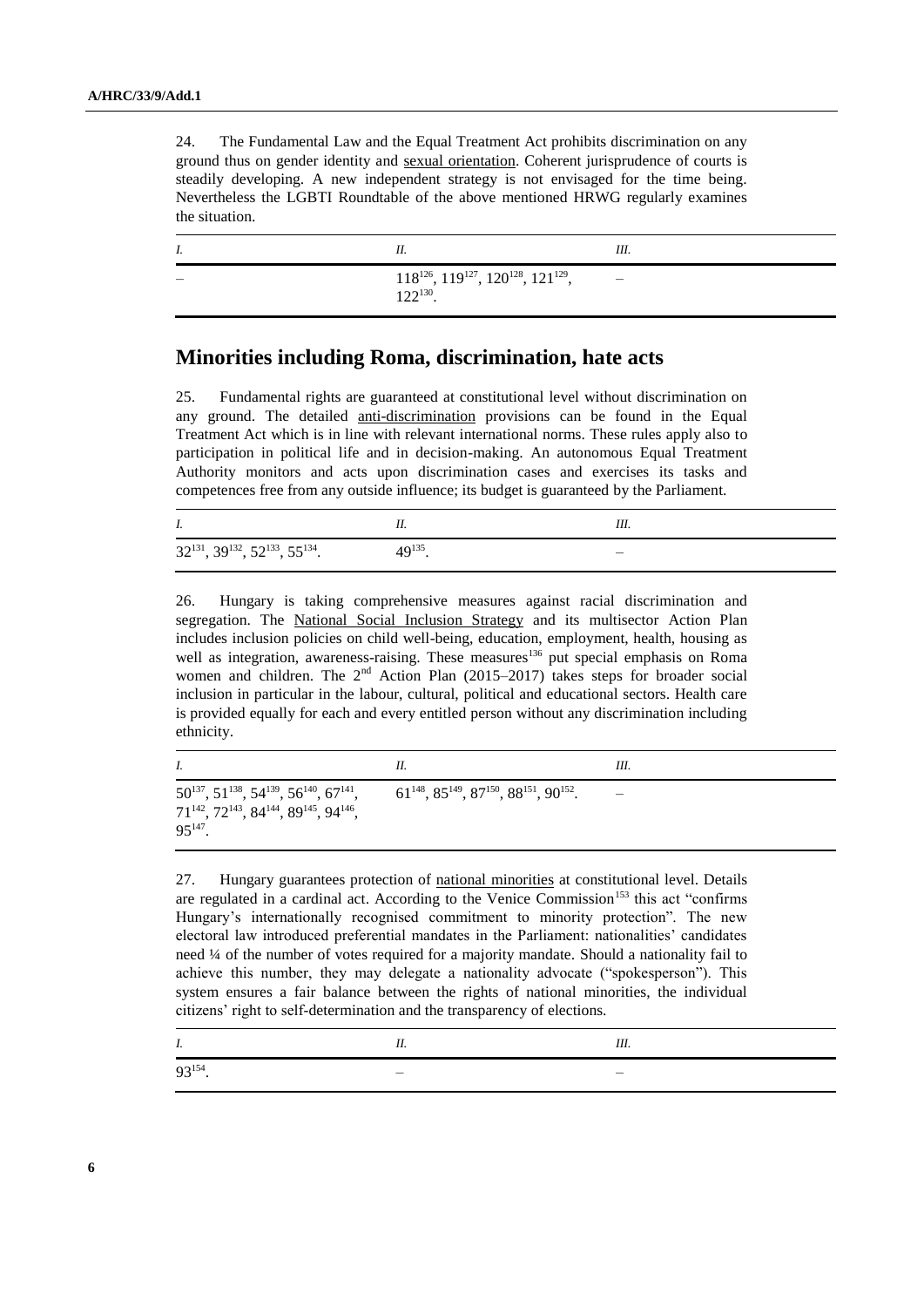28. Hungary offers free mother tongue education for minorities as well as guarantees teaching minority culture. To improve access to quality education the Government introduced several measures and programs in partnership with minority representatives to support disadvantaged students, including Roma.

|                                                     |                                                                                                 | Ш |
|-----------------------------------------------------|-------------------------------------------------------------------------------------------------|---|
| $70^{155}$ , $73^{156}$ , $75^{157}$ , $92^{158}$ . | $76^{159}$ , $81^{160}$ , $82^{161}$ , $86^{162}$ , $91^{163}$ ,<br>$173^{164}$ , $174^{165}$ . |   |

29. The Government takes stern action<sup>166</sup> against **hate acts**. The new Criminal Code contains enhanced provisions<sup>167</sup> against anti-Semitism, hate speech and action against violations of freedom of conscience and religion. In addition, the new Civil Code also provides the possibility for individuals and communities to launch civil law suits. Training is provided for judges and prosecutors to enhance measures against hate crimes. A specialized police unit monitors the media and evaluates investigation data to signal possible hate crime acts as well as advises other police units. The Working Group against Hate Crimes serves as a forum for cooperation between the Government and relevant NGOs. The National Victim Service provides assistance for victims of crimes including hate crimes.

|                                                                                                                                                                                                                                                                        | 11.                                                   | Ш. |
|------------------------------------------------------------------------------------------------------------------------------------------------------------------------------------------------------------------------------------------------------------------------|-------------------------------------------------------|----|
| 77 <sup>168</sup> , 78 <sup>169</sup> , 97 <sup>170</sup> , 98 <sup>171</sup> , 99 <sup>172</sup> ,<br>$102^{173}$ , $103^{174}$ , $108^{175}$ , $110^{176}$ ,<br>$111^{177}$ , $112^{178}$ , $113^{179}$ , $114^{180}$ ,<br>$115^{181}$ , $116^{182}$ , $117^{183}$ . | $46^{184}$ , $48^{185}$ , $107^{186}$ , $109^{187}$ . |    |

30. Since 1989, the provisions of the Criminal Code sanctioning hate crimes extend to actions committed against the dignity of the Hungarian nation. The Fundamental Law and the case-law of the Constitutional Court ensures the balance<sup>188</sup> between freedom of speech and right to dignity of national, ethnic, racial or religious groups.

|               | <br><br>Ш.<br>--- |
|---------------|-------------------|
| $104^{189}$ . |                   |

## **Asylum seekers and migrants**

31. Hungary grants asylum and established procedures in line with international and regional standards, including the 1951 Refugee Convention. Hungary firmly believes that protection should be provided for those who are in real danger, with special attention to women and children. The Government is striving to improve the living conditions of refugees and asylum seekers. Care and support provided, are in line with EU and international regulations $190$ .

| I. | Н.                                                                                                                                                                                                                                                                                                                                     | Ш. |
|----|----------------------------------------------------------------------------------------------------------------------------------------------------------------------------------------------------------------------------------------------------------------------------------------------------------------------------------------|----|
|    | $69^{191}$ , $74^{192}$ , $80^{193}$ , $83^{194}$ , $96^{195}$<br>$100^{196}$ , $101^{197}$ , $105^{198}$ , $106^{199}$ ,<br>$184^{200}$ , $186^{201}$ , $188^{202}$ , $189^{203}$ ,<br>190 <sup>204</sup> , 192 <sup>205</sup> , 193 <sup>206</sup> , 194 <sup>207</sup> ,<br>$195^{208}$ , $196^{209}$ , $197^{210}$ , $198^{211}$ , |    |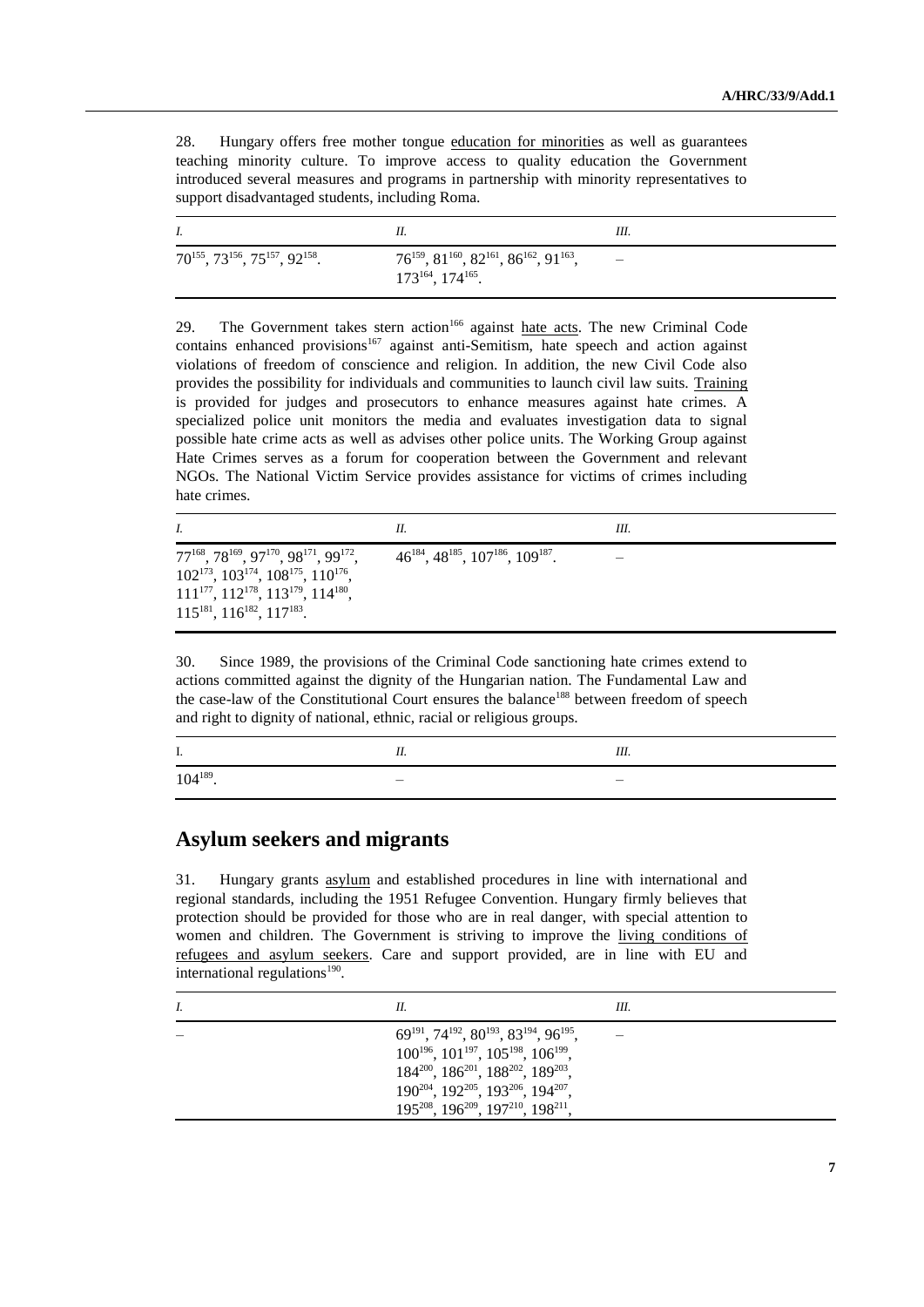| 199212, 203213, 204214, 205215.                                                     |  |
|-------------------------------------------------------------------------------------|--|
| 206 <sup>216</sup> , 208 <sup>217</sup> , 209 <sup>218</sup> , 210 <sup>219</sup> , |  |
| 211 <sup>220</sup> , 213 <sup>221</sup> , 214 <sup>222</sup> , 215 <sup>223</sup> , |  |
| 216 <sup>224</sup> , 218 <sup>225</sup> .                                           |  |

32. Detention of asylum seekers is exceptional<sup>226</sup> and serves as a last resort to ensure the presence of the applicant. Alternative measures<sup>227</sup> are used as a priority before detention. Families with children may only be detained exceptionally and for a maximum of 30 days, if it is in the best interest of the child. Care of unaccompanied minors is ensured in the frame of child protection service. Legal representation is provided by child protection guardians. The system complies with international standards<sup>228</sup>. The legitimacy of the detention is ensured by continuous judicial control. Asylum applicants are separated from detainees.

|                                                                                                      | Ш. |
|------------------------------------------------------------------------------------------------------|----|
| $191^{229}$ , $201^{230}$ , $212^{231}$ , $217^{232}$ , $187^{234}$ , $207^{235}$ .<br>$219^{233}$ . |    |

33. Any excessive use of force can be challenged by the person concerned at the chief of the police unit, the head of the detention center, the prosecutor or the court. A complaint can also be launched at the Independent Police Complaints Body. As the National Preventive Mechanism according to OPCAT, the Ombudsman also regularly examines detention centers. Similar rules apply for military personnel.

| I. |               | Ш.                         |
|----|---------------|----------------------------|
|    | $202^{236}$ . | $79^{237}$ , $128^{238}$ . |

34. Hungary participates in voluntary resettlement schemes. Numerous refugees were resettled form Ukraine, Lebanon, Turkey and Jordan. "Illegal entry" is not criminalised in Hungary only if it is performed by breaking through the technical barrier protecting the selected section of the State border. Otherwise, illegal border crossing is not a criminal offence, but an infraction, which is only punishable by fine or community service. Rules on transit zones and safe countries are in line with the relevant provisions of the Common European Asylum System.

| 1.            | <br>Ш.                                    |
|---------------|-------------------------------------------|
| $185^{239}$ . | $200^{240}$ , $207^{241}$ , $220^{242}$ . |

#### **Other**

35. The Government was and is ready for dialogue in order to address concerns raised regarding the new media regulation which was extensively discussed with relevant international organisations. As a result, current rules contain exclusively such limitations which are in line with international law, thus CoE acknowledged that the Hungarian media law had been significantly improved.

| $155^{243}$ , $157^{244}$ , $158^{245}$ , $159^{246}$ , $-$ |  |
|-------------------------------------------------------------|--|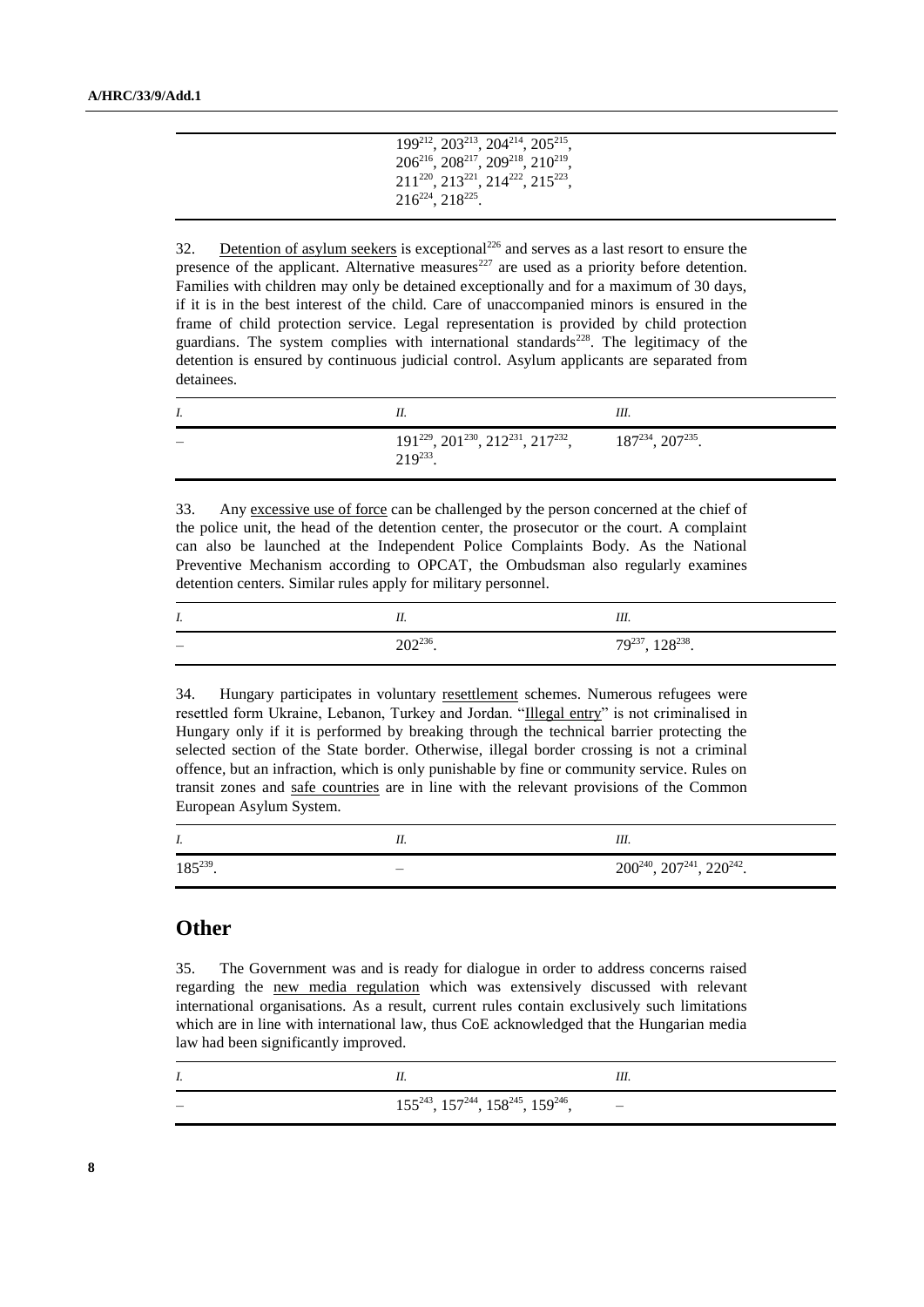$160^{247}$ .

36. Hungary continuously makes efforts to eliminate overcrowding in prisons. 757 new prison places were built between 2013 and 2015. In addition, 4374 new places will be established resulting in almost full elimination of overcrowding by 2020. In parallel, alternative measures and reduction of pre-trial detention are increasingly used, which also reduces prison population.

| Ι. |                             | Ш. |
|----|-----------------------------|----|
| __ | $127^{248}$ , $129^{249}$ . |    |

37. Supporting young employees and entrepreneurs, promoting training programmes are priorities. Through the Youth Guarantee Initiative 24 higher education institutions are providing training programs and have cooperation agreement with more than 500 companies allowing students to acquire experience. Another initiative fosters the return of employees working in public administration to the primary labour market.

| . . |                    | Ш |
|-----|--------------------|---|
|     | $.60^{250}$<br>109 | _ |

38. Sustainable and peaceful solution of conflicts necessitates genuine political will of the parties involved instead of military or economic pressure. Companies operating in the territory of parties should observe the UN Guiding Principles on Business and Human Rights which Hungary is currently incorporating into its national regulations.

| . . | --- |
|-----|-----|
|     | ▱   |

39. Hungary is steadily increasing its ODA contribution despite austerity measures adopted each year since 2006. The current level is 0.11%.

| . .           | 11. | III. |
|---------------|-----|------|
| $221^{252}$ . |     |      |

*Notes*

- 1 Supported parts of these recommendations are underlined in relevant footnotes.
- <sup>2</sup> Indigenous and Tribal Peoples Convention, 1989.
- <sup>3</sup> Domestic Workers Convention, 2011.
- <sup>4</sup> [Council of Europe Convention on preventing and combating violence against women and domestic](http://rm.coe.int/CoERMPublicCommonSearchServices/DisplayDCTMContent?documentId=090000168046031c)  [violence.](http://rm.coe.int/CoERMPublicCommonSearchServices/DisplayDCTMContent?documentId=090000168046031c)
- <sup>5</sup> International Convention for the Protection of All Persons from Enforced Disappearance.
- $6$  Optional Protocol to the Convention on the Rights of the Child on a communication procedure.
- $\frac{7}{1}$  International Convention on the Protection of the Rights of All Migrant Workers and Members of Their Families.
- 8 International Covenant on Economic, Social and Cultural Rights.
- <sup>9</sup> Optional Protocol to the International Covenant on Economic, Social and Cultural Rights.
- <sup>10</sup> Ratify the Istanbul Convention.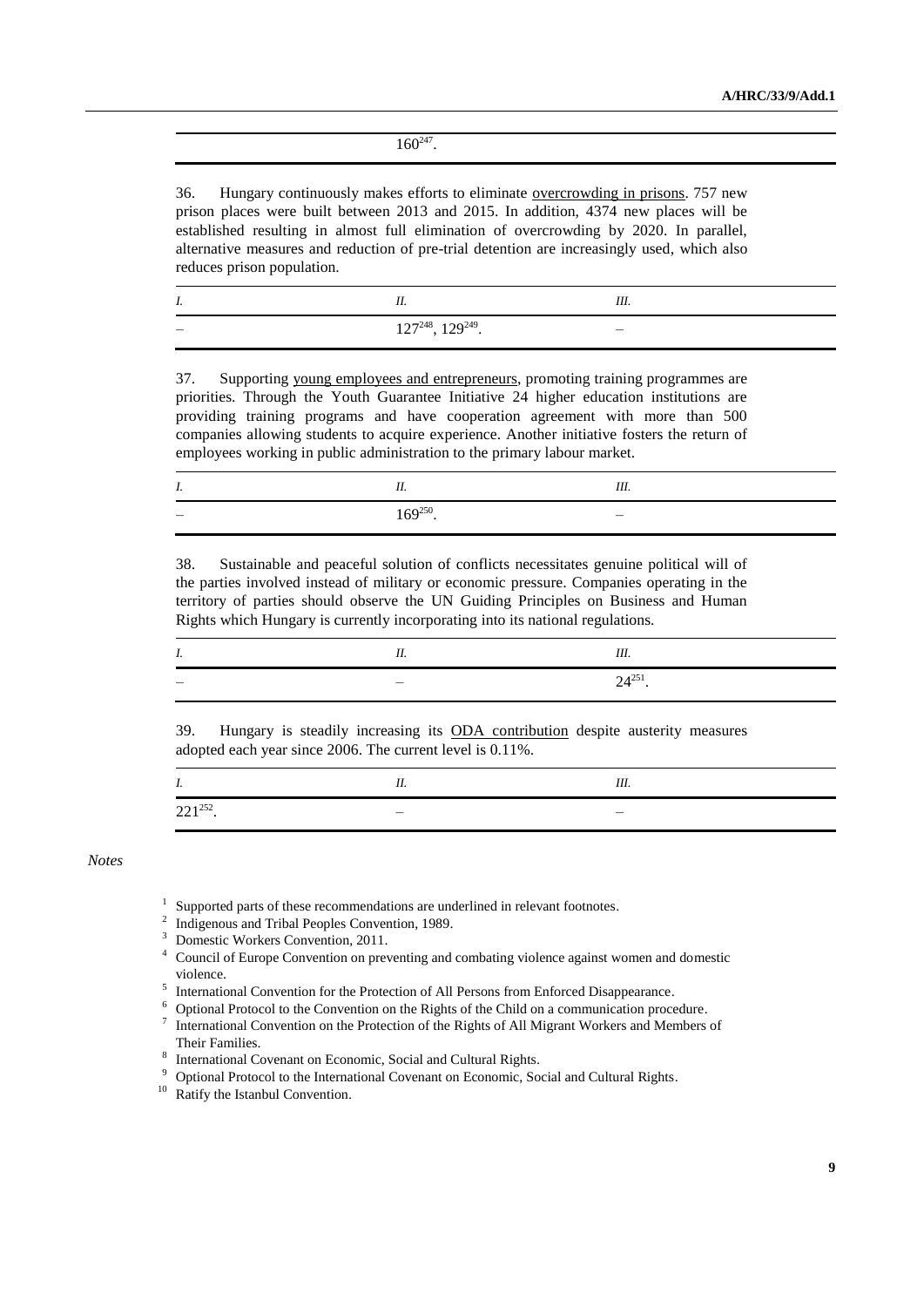- Accept the competence of the Committee on Enforced Disappearances, in conformity with Articles 31 and 32 of the ICPPED.
- <sup>12</sup> Consider acceding to the UN Convention on Enforced Disappearances.
- <sup>13</sup> Accelerate the process of accession to the International Convention for the Protection of All Persons from Enforced Disappearance.
- <sup>14</sup> Ratify the International Convention for the Protection of All Persons from Enforced Disappearance.
- <sup>15</sup> Step up the process of consultations concerning the accession to ICPPED, as previously recommended.
- <sup>16</sup> Fully align domestic legislation with the Rome Statute through explicit provisions on the duty to cooperate promptly and fully with the Court.
- <sup>17</sup> Assess the compatibility of its policies and laws with its international obligations including all core principles of human rights to which Hungary is a party.
- <sup>18</sup> Continue the efforts to harmonize national legislation with international standards in the field of human rights.
- <sup>19</sup> Deepen its commitment with the International Criminal Court through adapting its national legislation to the Rome Statute.
- <sup>20</sup> Strengthen efforts to combat violence against women, inter alia, by ratifying the Istanbul Convention.
- <sup>21</sup> Widen the scope of international obligations through accession to the remaining international treaties, such as ICRMW, ICPPED, OP-CRC-IC and OP-ICESCR.
- <sup>22</sup> Consider ratifying the ICRMW, <u>ILO Convention 189</u>, and the Optional Protocol to the Convention on the Rights of the Child on a communications procedure.
- <sup>23</sup> Consider ratifying the <u>ICPPED</u>, the OP-CESCR and the ICRMW.
- <sup>24</sup> Become party to the ICRMW, the <u>Rome Statute of the International Criminal Court</u>, the Conventions on the refugees and stateless persons, the ILO Convention 169 and the Convention to fight discrimination in Education.
- <sup>25</sup> Ratify the Istanbul Convention without delay.<br><sup>26</sup> With draw its recentation on pertinent orticles
- <sup>26</sup> Withdraw its reservation on pertinent articles of the ICERD, ICESCR, ICCPR and the Optional Protocol to the CRC on children in armed conflict.
- $^{27}$  Sign and ratify ICRMW.
- Ratify the International Convention on the Protection of the Rights of all Migrant Workers and Members of their Families.
- <sup>29</sup> Consider ratifying the ICRMW.
- <sup>30</sup> Ratify ICRMW, as previously recommended.
- <sup>31</sup> Ratify the Optional Protocol to the Convention on the Rights of the Child on a communication procedure.
- <sup>32</sup> Ratify the Optional Protocol to the International Covenant on Economic, Social and Cultural Rights. <sup>33</sup> Ratify the OP-ICESCR.
- <sup>34</sup> Convention on the Rights of Persons with Disabilities.
- <sup>35</sup> Convention on the Elimination of Discrimination against Women.
- <sup>36</sup> Convention on the Rights of the Child.
- <sup>37</sup> United Nations Security Council Resolution 1325 on women, peace and security.
- Continue with the efforts aimed at ensuring timely cooperation with treaty bodies, regarding the submission of its over-due national reports.
- <sup>39</sup> Submit overdue reports to CERD, Committee on Economic, Social and Cultural Rights and to the Human Rights Committee.
- <sup>40</sup> Intensify efforts aimed at implementing recommendations of treaty bodies and special procedures including CEDAW, CRC, Special Rapporteur on Racism and the Working Group on Arbitrary Detention.
- <sup>41</sup> Take appropriate measures to progressively reduce the existing backlog of overdue reports to the UN Treaty Bodies.
- <sup>42</sup> Submit overdue reports to the Human Rights Committee, CESCR and CAT.
- <sup>43</sup> Adopt a National Action Plan on Security Council Resolution 1325 on Women, Peace and Security. <sup>44</sup> Give full consideration to the recommendations of the UN Special Rapporteur on the Situation of Human Rights Defenders.
- <sup>45</sup> Positively consider and implement the recommendations presented by the Special Rapporteur on human rights defenders.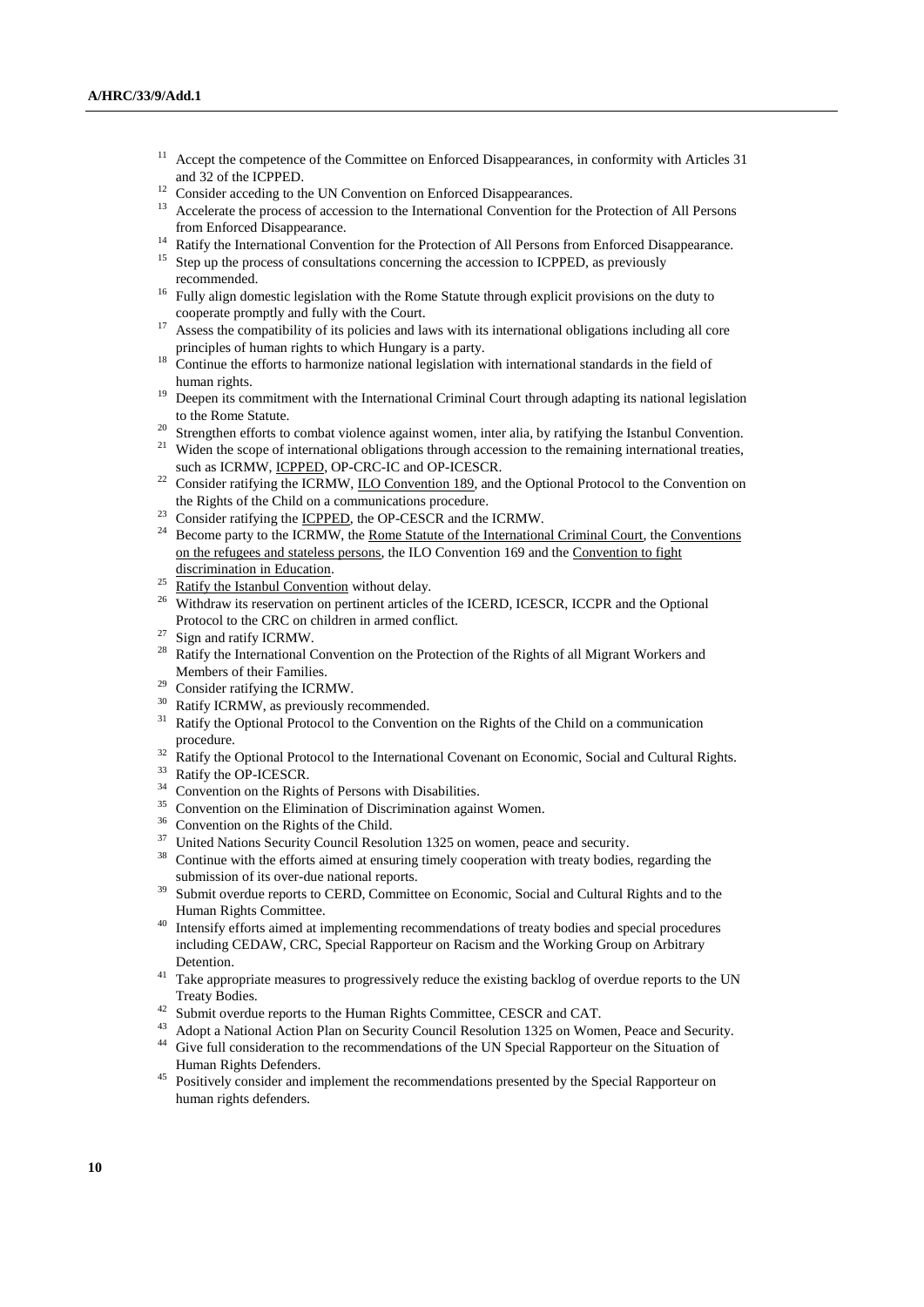- <sup>46</sup> Follow the recommendations of the 2014 OSCE election observation mission's final report.
- Implement recommendations made by UN Special Rapporteur on Freedom of Peaceful Assembly and Association regarding governmental oversight and regulations of NGOs.
- <sup>48</sup> i.e. The budget of the Constitutional Court shall not be less than the budget allocated in the central budget of the previous year.
- Adoption of a cardinal act requires the votes of 2/3 majority of the Parliament. Probably the most important change concerning the rules on the competences of the Constitutional Court is the abolition of *actio popularis* and parallel, the alteration of the institution of constitutional complaint. Before the adoption of the Fundamental Law the core competence of the Court was the *ex post* review of the conformity of pieces of legislation with the Constitution, as anyone – even without a legal interest – was entitled to submit a petition asking the constitutional review of a legal norm. Abolition of this general right was even demanded by the Court itself because of the extent of its caseload. According to the new rules, such a proceeding can only be initiated by the Government, ¼th of all Members of Parliament, the President of the Supreme Court, the Prosecutor General or the Commissioner for Fundamental Rights. At the same time, constitutional judges also urged the introduction of the "real", that is, the German type of constitutional complaint. It may be lodged at the Court mainly when a right guaranteed by the Fundamental Law of the petitioner is violated by a judicial decision. The Venice Commission examined the modification of the regulation on the Court and on the whole it formed a positive opinion.
- <sup>50</sup> Optional Protocol to the Convention against Torture and Other Cruel, Inhuman or Degrading Treatment or Punishment.
- <sup>51</sup> Continue further improvement of the protection and promotion of human rights in the country.
- <sup>52</sup> Continue to promote and protect the fundamental freedoms and human rights of all its citizens. <sup>53</sup> Consider developing Human Rights Indicators as suggested by the OHCHR as an instrument that
	- allows for a more precise and coherent evaluation of national human rights policies.
- <sup>54</sup> Consider increasing the funding of the National Preventive Mechanism, in order to support its work and the detention monitoring activities.
- <sup>55</sup> Take concrete measures to ensure the independence of the Constitutional Court and the protection of human rights and fundamental freedoms, and that political pressure is not being applied to judicial decision-making.
- <sup>56</sup> Ensure that the implementation of objectives set up in the 2014 National Strategy on Public Education are in line with the objectives and goals of the SDGs.
- <sup>57</sup> Ensure the inclusion of human rights and especially children's rights in the public education system, raising awareness about human rights in general.
- <sup>58</sup> Develop and implement a National Action Plan on Human Rights to further ensure systematic and comprehensive approach for the promotion and protection of human rights, with the full engagement of the civil society.
- <sup>59</sup> Continue to pursue implementation of the UN Basic Principles on the Independence of the Judiciary and repeal all provisions of national law that restrict the Constitutional Court's jurisdiction.
- $\frac{60}{100}$  Implement reforms on judicial independence and rule of law recommended by the International Bar Association Human Rights Institute in 2015.
- $61$  Revise transparency laws to reinstate a freedom of information parliamentary ombudsman, and ex ante reclaiming of labour costs for processing information requests, and limit public institutions' authority to refuse access to public data.
- $^{62}$  Human rights defenders.
- <sup>63</sup> Ensure consultation processes which allow a public debate and interaction with the independent civil society, with sufficient time during the drafting of new laws and public policies.
- <sup>64</sup> Engage in consultation with pro-transparency organisations and other relevant stakeholders prior to developing or implementing new legislation on Freedom of Information.
- <sup>65</sup> Refrain from targeting or restricting the activities of civil society organisations based on their political affiliation or their receipt of foreign funding.
- <sup>66</sup> Adopt measures to comply with provisions of the new Constitution including on combating discrimination and ensuring equal participation in political and public affairs by all citizens.
- $\frac{67}{100}$  Improve both formal and informal dialogue and public consultation between the Government and civil society, including on proposed legislation with an impact on human rights.
- <sup>68</sup> Review and abolish all legal provisions that restrict the rights of human rights defenders promoting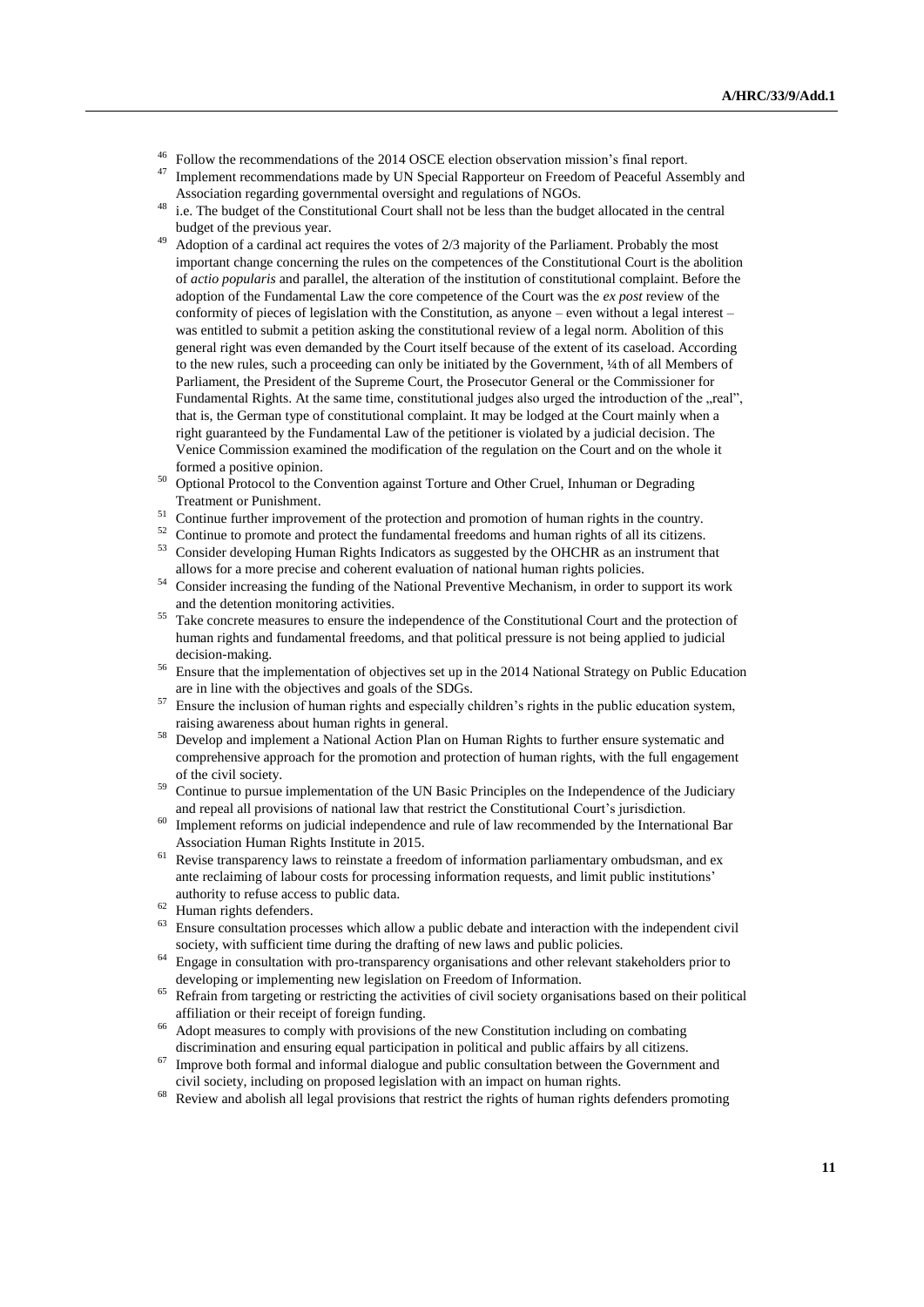the rights of the Roma community.

- <sup>69</sup> Ensure the prompt and independent investigation of all alleged violations against human rights defenders.
- $70$  Remove all administrative and legislative provisions that restrict the rights of the Human Rights Defenders and ensure that civil society organizations can operate freely and without discrimination or undue restriction.
- $71$  Take steps to ensure that civil society organizations freely can access and utilize funding, including from foreign sources.
- $72$  Take measures allowing the exercise of the lawful activities of human rights defenders, in a favourable legal and administrative environment.
- <sup>73</sup> In nurseries, kindergartens, primary and secondary schools.
- $74$  Continue to provide protection to the family as the natural and fundamental unit of the society.
- <sup>75</sup> Reconsider policies on family, gender equality and non-discrimination.
- <sup>76</sup> Provide greater support for poor families and children and reduce social inequality.
- <sup>77</sup> Amend the legislation on the protection of families in order to widen the definition of family.
- <sup>78</sup> Continue to implement measures to protect the rights of the child.
- <sup>79</sup> Enhance measures to protect the rights of children, women and other vulnerable groups.
- Consider establishing independent mechanism for monitoring children's rights and providing necessary financial resources for its functioning.
- <sup>81</sup> Step up efforts to establish a mechanism to monitor measures to help address and ameliorate the conditions of women and children.
- $82$  Abandon the practice of corporal punishment of children and encourage non-violent forms of discipline.
- <sup>83</sup> Take necessary measures for strengthening its specialized juvenile justice system in compliance with the Convention on the Rights of the Child.
- <sup>84</sup> Continue efforts for the reintegration of former child offenders in the society.<br><sup>85</sup> Poinstate invariable source and raise the social of original recognositility to 14 years.
- Reinstate juvenile courts and raise the age of criminal responsibility to 14 years, for all crimes, in line with international standards.
- <sup>86</sup> Consider raising the age of criminal responsibility from 12 to 14 years, even for the most serious crimes.
- <sup>87</sup> Adopt measures to comply with provisions of the new Constitution including on combating discrimination and ensuring equal participation in political and public affairs by all citizens.
- Take further measures to reduce the inequality between sexes, sensitize the population in this regard and ensure that these measures are effectively implemented.
- Take concrete measures to improve access to decent work for all women, eliminate all discrimination against women at work, and create more socioeconomic opportunities for disenfranchised women.
- $\frac{90}{20}$  Continue to make efforts to ensure women's participation in political life and in decision-making.
- <sup>91</sup> Take additional measures to effectively combat violence against women and promote the participation of women in political life and their insertion in the professional life.
- <sup>92</sup> Intensify activities aimed at overcoming gender stereotypes.<br><sup>93</sup> Continue to take action tenunder a semandanting south a sem
- Continue to take action towards a comprehensive gender equality strategy and introduce effective legislative measures to increase women's participation in political life and decision-making.
- <sup>94</sup> Redouble its efforts towards combating stereotypical division of gender roles in family and society.<br><sup>95</sup> Introduce of feative logiclative measures to increase women's neutrinotion in political life and
- Introduce effective legislative measures to increase women's participation in political life and decision-making.
- <sup>96</sup> Establish effective legislative measures, such as quotas, to improve the participation of women in political life and decision-making processes.
- <sup>97</sup> Adopt a comprehensive, human rights based gender equality strategy.<br><sup>98</sup> Support the conder integration in all spheres of life.
- Support the gender integration in all spheres of life.
- Raise the legal age of marriage for women and men to 18 years.
- <sup>100</sup> Take further steps to ensure better labour market access and access to basic social and health services for marginalized women, including women with disabilities, Roma women and migrant women.
- <sup>101</sup> Take additional measures to effectively combat violence against women and promote the participation of women in political life and their insertion in the professional life.
- <sup>102</sup> Continue efforts, including by raising awareness, in order to prevent domestic violence and violence against women.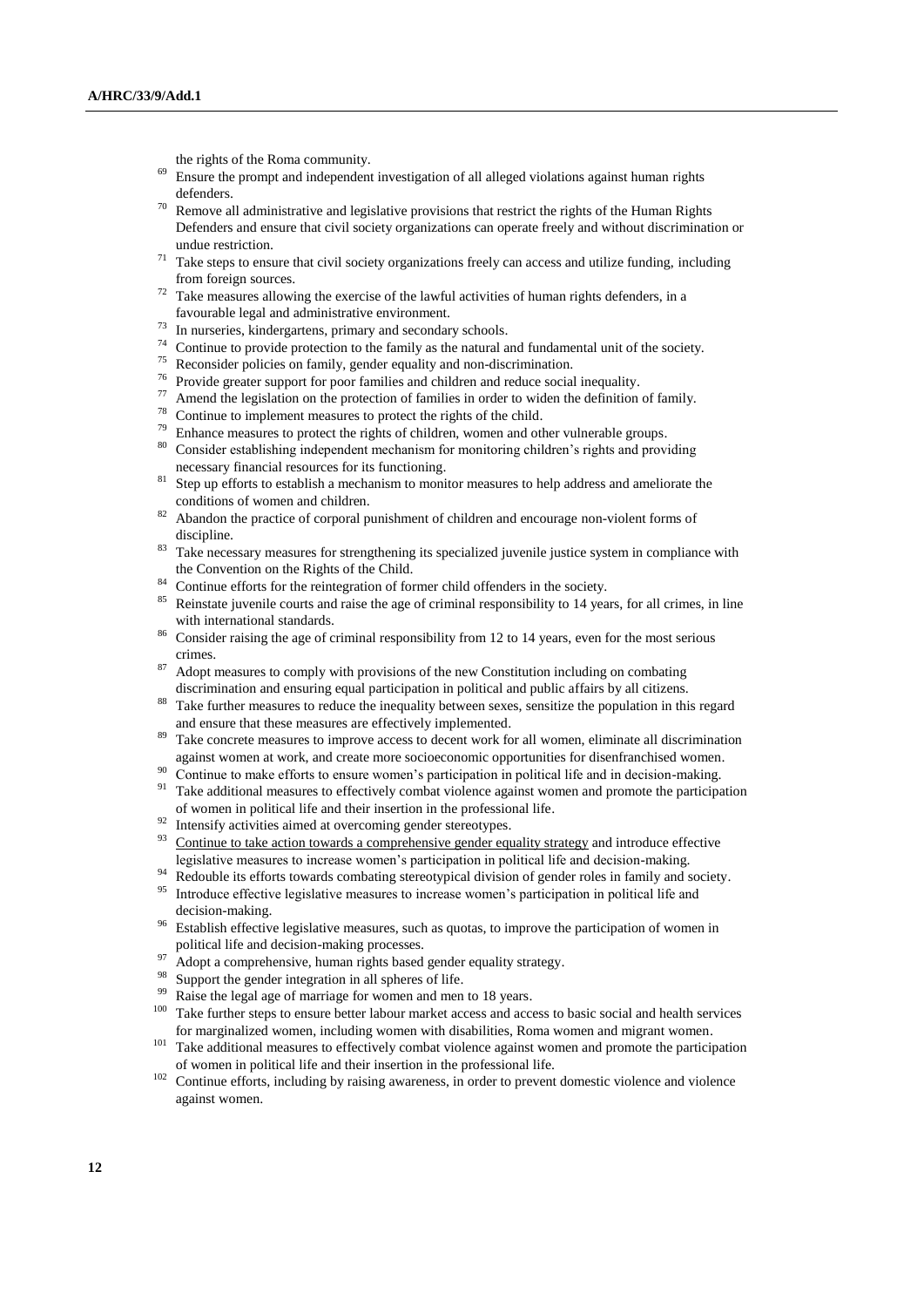- <sup>103</sup> Take concrete measures to protect child victims of sexual exploitation and prostitution.
- Adopt a comprehensive law on domestic violence.
- <sup>105</sup> Consider adopting a law on domestic violence and criminalizing different types of violence against women.
- <sup>106</sup> Promote public policies to prevent violence against women and girls, including domestic violence and sexual violence.
- <sup>107</sup> Establish a law to criminalise all forms of violence against women.<br><sup>108</sup> Define age aginizable hand an the lack of valuation concert in ad
- <sup>108</sup> Define rape criminally based on the lack of voluntary consent in addition to reinforcing and making more accessible to victims the health care services.
- <sup>109</sup> Criminalize different types of violence against women, to amend the Criminal Code to ensure that rape is defined according to the CEDAW recommendations.
- <sup>110</sup> Continue to enhance access to sexual and reproductive health services for women, in particular women with disabilities, women with low income, women with HIV/AIDS, and women living in the rural areas.
- $^{111}\,$  Enact laws and legislation aiming at combating human trafficking.
- <sup>112</sup> Ensure the prosecution and punishment of perpetrators of human trafficking, and provide adequate assistance and protection services to victims.
- <sup>113</sup> Continue its efforts in order to strengthen the protection of victims of trafficking.
- <sup>114</sup> Take steps to reduce and prevent trafficking and provide adequate incentives and protection to victims.
- <sup>115</sup> Take additional measures to combat trafficking in human beings.
- <sup>116</sup> Intensify efforts to effectively prevent trafficking in women and girls and strengthen measures for the rehabilitation and social integration of victims of trafficking.
- <sup>117</sup> Take measures to ensure the effective investigation and prosecution of human trafficking cases and establish remedy procedures for the victims.
- <sup>118</sup> Strengthen mechanisms to prevent the trafficking in boys and girls and provide the support needed for victims of trafficking to be reintegrated into society.
- <sup>119</sup> Strengthen efforts to provide access to education, labour market and public life for persons with disabilities.
- <sup>120</sup> Continue the path regarding positive results achieved in ensuring the rights and equal opportunities of persons with disabilities by, inter alia, allocating sufficient resources for the development of an inclusive education system for children with disabilities and providing sufficient and adequate support services in local communities to enable persons with disabilities to live independently.
- <sup>121</sup> Consolidate programmes to ensure a system of inclusive education for children with disabilities throughout the country.
- <sup>122</sup> Take further measures to improve access of persons with disabilities to social, economic and cultural life and combat discrimination on the grounds of disability.
- <sup>123</sup> Adopt measures in order for any health decision to depend upon the free and informed consent of the concerned disabled person.
- <sup>124</sup> Review all relevant legislations, including the State's new Fundamental Law to ensure that all persons with disabilities have a right to vote, and that they can participate in political and public life on an equal basis with others.
- <sup>125</sup> Review legislations to ensure that all persons with disabilities have a right to vote, and that they can participate in political and public life.
- <sup>126</sup> Adopt and implement a comprehensive strategy and action plan to tackle discrimination based on sexual orientation and gender identity.
- $127$  Adopt a strategy and a comprehensive plan of action to counter discrimination based on sexual orientation and gender identity.
- <sup>128</sup> Take comprehensive measures to counter discrimination on the grounds of sexual orientation and gender identity.
- $129$  Fight against discrimination based on the origin, gender and sexual orientation, by continuing its efforts in the implementation of the existing instruments.
- <sup>130</sup> Adopt a comprehensive strategy in order to combat discrimination based on sexual orientation and gender identity.
- <sup>131</sup> Provide adequate resources and functional independence to the Equal Treatment Authority.
- <sup>132</sup> Adopt measures to comply with provisions of the new Constitution including on combating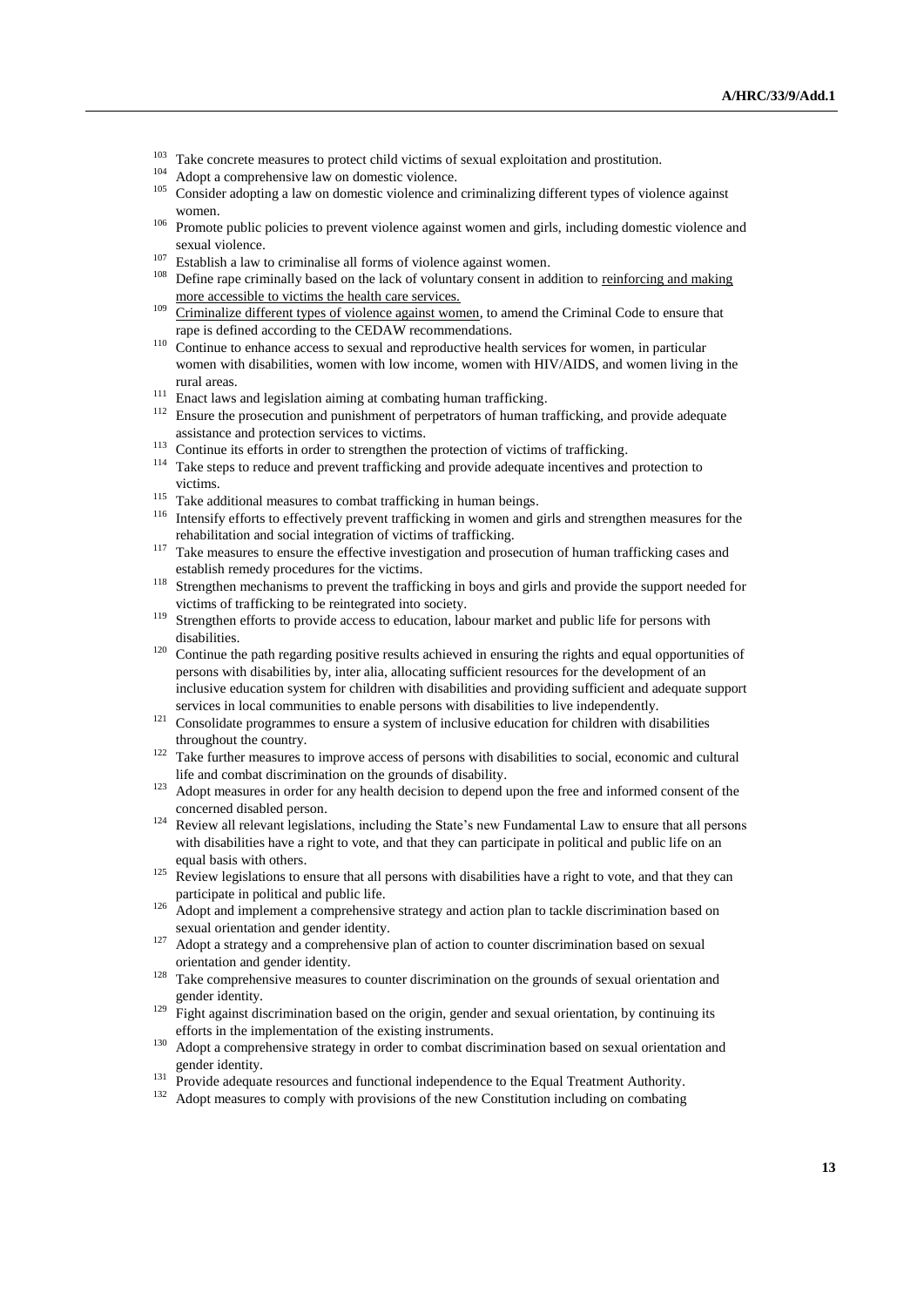discrimination and ensuring equal participation in political and public affairs by all citizens.

- <sup>133</sup> Enact comprehensive legislation that fully guarantees the application of the principle of nondiscrimination and to ensure the full enjoyment of all human rights by every member of society.
- <sup>134</sup> Provide the national mechanism for the promotion of gender equality of adequate human and financial resources to enable it to effectively fulfil its mandate.
- <sup>135</sup> Continue efforts in following up and monitoring any discrimination based on sex, race or any other form.
- <sup>136</sup> Children's Centres, Tanoda network, Integrated Pedagogical System, For the Road program, Network of Christian Roma Vocational Boarding Schools. The Hungarian social land program, which is unique in European social policy, has been remodelled and expanded in 2015. Numerous measures/programs for the Roma women are in place: Woman is the chance, Roma girls (preventing early school leaving), support Roma women NGOs, improving the health of Roma girls and decreasing the likelihood of their victimization, the Network of Family, Equal Opportunity and Volunteer Houses will be upheld continuously with the primary aim of promoting social tolerance and diversity.
- <sup>137</sup> Continue to implement National Social Inclusion Strategy.
- <sup>138</sup> Take all the necessary measures to fully implement the National Social Inclusion Strategy.
- <sup>139</sup> Take effective measures to address the needs of women belonging to minorities, such as Roma women, in order to eliminate all forms of discrimination against them.
- <sup>140</sup> Address the discriminatory situation of women belonging to minorities, including Roma women.
- <sup>141</sup> Continue the implementation of Roma integration policies in all social economic cultural political and educational sectors.
- <sup>142</sup> Implement a comprehensive plan of action envisaged to protect the rights and improve the life conditions of women and children pertaining to ethnic minorities.
- <sup>143</sup> Step up the efforts to combat all forms of discrimination and favour equality of opportunities and treatment, with special care and attention to those who are in a more vulnerable situation, such as persons belonging to the Roma community.
- <sup>144</sup> Undertake further steps to promote efforts to overcome residual social discrimination against Roma and other ethnic minorities.
- <sup>145</sup> Intensify efforts to combat discrimination and ill-treatment of Roma and eliminate segregation of Roma girls in the educational system.
- <sup>146</sup> Include specific components in public policies and budgets to address the needs of persons belonging to minorities, including Roma women and children.
- <sup>147</sup> Adopt more policies and allocate more resources specifically directed towards Roma women and children.
- <sup>148</sup> Take further steps to address root causes that affect the rights of women belonging to disadvantaged groups.
- <sup>149</sup> Take effective steps to end discrimination against Roma in education, health, employment, housing and access to services with a special focus on ending continued segregation of Roma children at schools.
- <sup>150</sup> Step up efforts to effectively prevent and combat discrimination of persons belonging to national minorities, in particular regarding their access to education and health care.
- 151 Take further steps to eliminate discrimination against the Roma population, especially in the field of education, health, employment, housing and access to services.
- <sup>152</sup> Take measures to prevent and eliminate racism, racial discrimination, xenophobia and others.
- <sup>153</sup> European Commission for Democracy through Law.<br><sup>154</sup> Ensure that in the context of the new legislation adopt
- Ensure that, in the context of the new legislation adopted in 2011, following the UPR 2011 recommendations, the self-governments truly represent the persons of national minorities on whose behalf they act.
- <sup>155</sup> Take all necessary measures to eliminate racial discrimination and segregation of Roma in education.
- <sup>156</sup> Step up efforts to address discrimination and social exclusion faced by persons belonging to the Roma minority with particular emphasis on integrated schooling and social housing.
- <sup>157</sup> Continue to pay special attention to issues related to the elimination of discrimination of the Roma who study in the education system.
- <sup>158</sup> Continue its efforts to integrate the adult Roma population in the labour market and the Roma children and young people in the regular education system.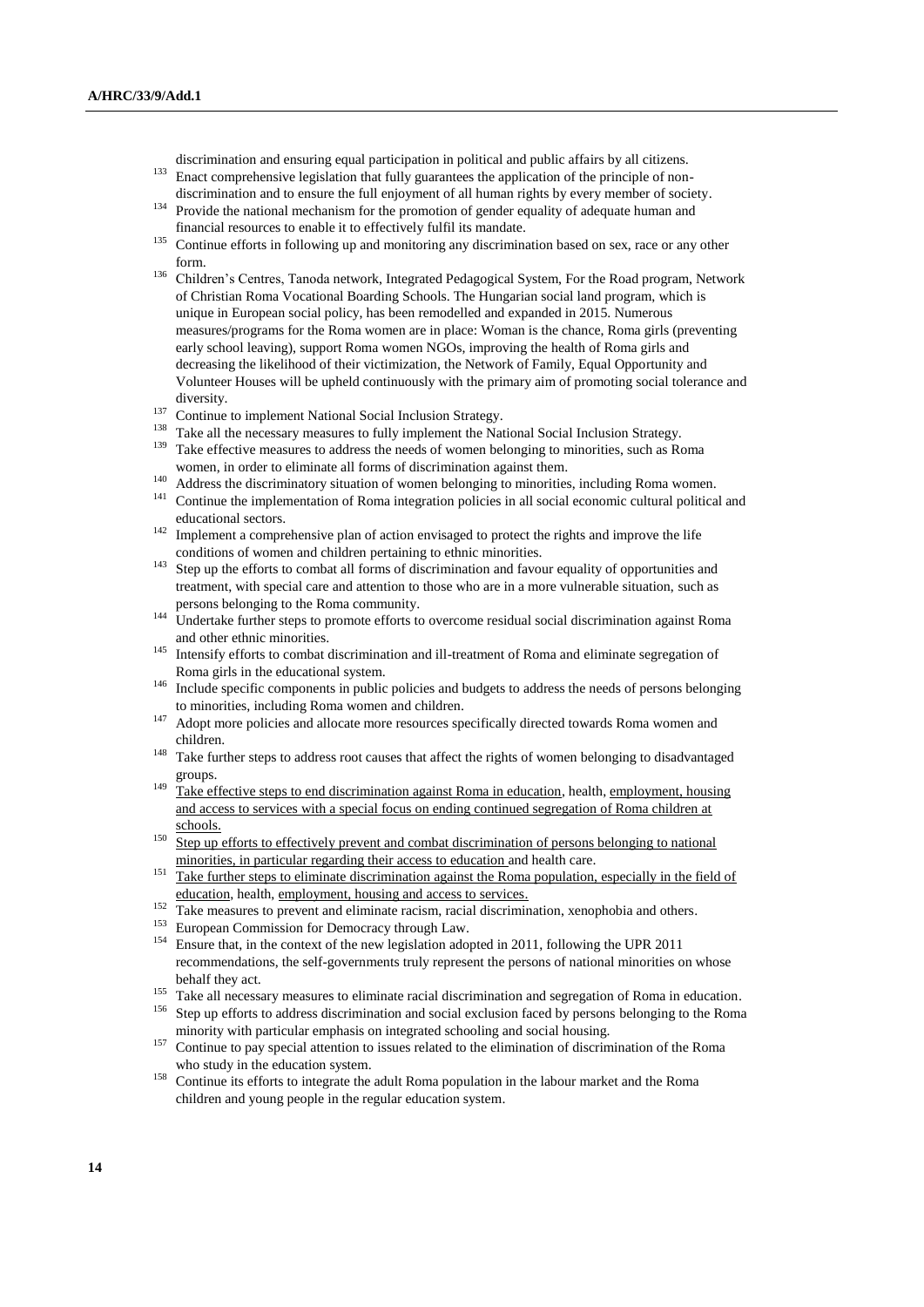- <sup>159</sup> Take measures to eliminate any discrimination and segregation in the education system against Roma children.
- <sup>160</sup> Take resolute measures to put an end, without further delay, to the continuing segregation of Roma children at school.
- <sup>161</sup> Take active measures to prevent actual segregation of Roma students in public and private schools.<br><sup>162</sup> Strengthen its effects to premate telegrace and sultural understanding of the Borge population in the
- Strengthen its efforts to promote tolerance and cultural understanding of the Roma population in the aim of eliminating discrimination including in regard to access to education and employment and participation in politics.
- <sup>163</sup> Continue the work to further social and economic integration of the Roma population, reduce direct and indirect school segregation of Roma children and actively promote Roma participation in society through education.
- <sup>164</sup> Effectively implement ongoing national policy to guarantee quality education for minority.
- <sup>165</sup> Ensure that the standards of education in national minorities' languages as well as teaching of minorities languages are the same as the general standards of education in the country.
- <sup>166</sup> The Jewish Community Roundtable, the consultative forum created in 2011, helps to take joint and efficient action against conducts of anti-Semitism, racism and xenophobia. The Action and Protection Foundation participates in the work of the Roundtable, and its Brussels Institute, commissioned and financed by the Government, continuously monitors anti-Semitic hate crime acts and informs thereof the members of the Roundtable and the Prime Minister's Office, working in close cooperation with the Roundtable. All Government agencies are open and ready for close cooperation with the Jewish organisations.
- <sup>167</sup> Violent hate crime (§ 216), inciting hatred against a community (§ 332), denial in public of the crimes committed by the National Socialist or Communist regimes (§ 333).
- <sup>168</sup> Take effective measures to ensure the Hungarian National Police and the hate-crimes expert net improve the enforcement of laws against hate crimes, including by allocating sufficient resources; undertaking thorough investigations and prosecution; and by providing training for the front-line law enforcement.
- <sup>169</sup> Protect persons who are marginalized and most vulnerable from intolerance, xenophobia, and other forms of discrimination.
- $170$  Carry out the work to eliminate expressions of hatred, racial and religious discrimination.
- <sup>171</sup> Intensify national efforts to prevent and eliminate all manifestations of anti-Semitism and take resolute measures to condemn hate speech, including against Roma.
- <sup>172</sup> Take action against the worrying increase and public use of hate speech, most often addressed at migrants, asylum seekers but also civil society organizations and vulnerable groups.
- <sup>173</sup> Apply effectively policies against racism and hate speech.
- <sup>174</sup> Implement effectively its legislation and policies against hate speech and hate crimes with particular focus on the human rights protection of Roma, Jews, LGBTIs and other vulnerable groups.
- <sup>175</sup> Identify efforts to combat all forms of discrimination and to ensure that hate crimes motivated by racism, xenophobia or other forms of discrimination are effectively investigated and perpetrators are brought to justice.
- <sup>176</sup> Enhance inter-ethnic, inter-religious, and inter-cultural understanding within the society, and ensure access to justice for victims of racial hatred or violence.
- <sup>177</sup> Further strengthen measures to combat hate speech and hate crime.<br><sup>178</sup> Strengthen measures to quoid hate speeches of all kinds in political
- <sup>178</sup> Strengthen measures to avoid hate speeches of all kinds in political messages and in the media.<br><sup>179</sup> Combat hate groeph and atatematic stigmaticipe refugees and evilym seekage.
- <sup>179</sup> Combat hate speech and statements stigmatizing refugees and asylum seekers.<br><sup>180</sup> Prevent and asymbot regions and hate graceh including through hymnor rights a
- Prevent and combat racism and hate speech, including through human rights education and training, and by promoting tolerance.
- <sup>181</sup> Enhance its efforts to prevent and root out all kind of national and ethnic intolerance, as well as condemn any incitement to ethnic and religious hatred and hate speech against the Roma in particular.
- <sup>182</sup> Implement strategies aimed at tackling hate speech and xenophobia in all its forms.<br><sup>183</sup> Cantinus to fight anti-Samitian, and to appear any otherwith a platities appelability
- <sup>183</sup> Continue to fight anti-Semitism, and to oppose any attempt to relativize or rehabilitate anti-Semite policies in the past and present.
- <sup>184</sup> Continue to strengthen measures to promote tolerance and respect for cultural diversity and to counter prejudice, stereotypes, discrimination, racism and Islamophobia.
- Continue efforts to sensitize the public to combat discrimination on all grounds online to ensure that all rights are respected.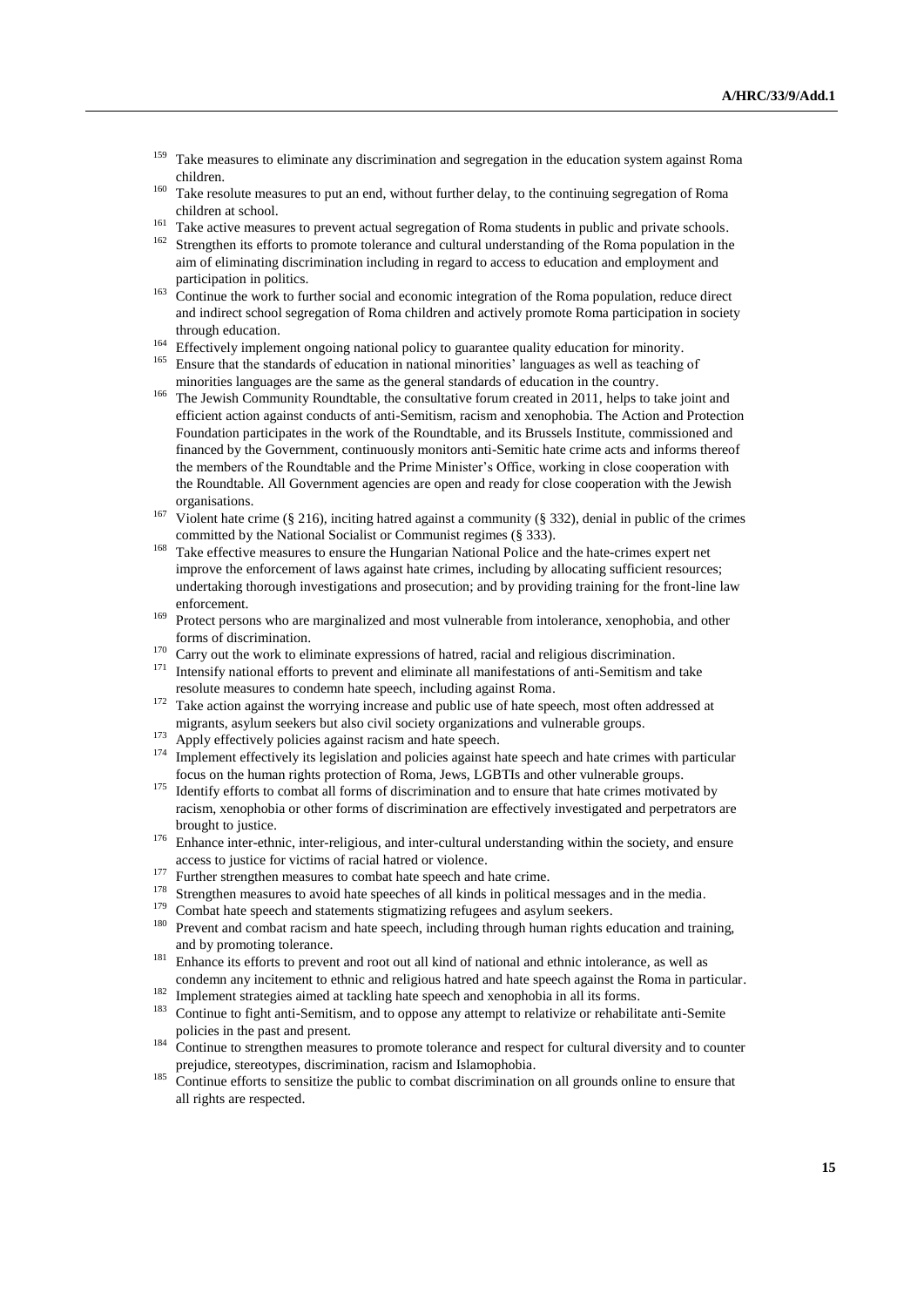- <sup>186</sup> Adopt a hate crime investigation protocol and ensure that victims of hate crimes have effective access to the mechanisms of justice and redress.
- <sup>187</sup> Further step up efforts to publicly condemn hate speech, including against Roma.
- <sup>188</sup> The Fourth Amendment of the Fundamental Law has added two essential elements to the provision defining freedom of expression. One of these – according to which exercising the freedom of expression and opinion cannot be aimed at violating other person's human dignity. The Amendment stipulates this constitutional principle, and does not overrule earlier constitutional interpretations, which, for instance, established more stringent conditions with respect to public actors. The other innovation of the Amendment provides members of national, ethnic, racial or religious groups the possibility to bring action before the court against any statement considered injurious to the group alleging violation of their human dignity.
- <sup>189</sup> Ensure that the constitutional amendment prohibiting speech that would violate the dignity of the Hungarian nation cannot be used to silence criticism and limit freedom of expression as guaranteed under the ICCPR.
- <sup>190</sup> The asylum authority provides accommodation and care for asylum seekers during the asylum procedure including free health care, support for education, housing, social services, the acquisition of citizenship etc.
- <sup>191</sup> Strengthen its measures to combat racism and discrimination in all its forms against migrants and asylum seekers.
- <sup>192</sup> Establish a comprehensive integration strategy for migrants, with specific measures to prevent and eliminate racism, racial discrimination, xenophobia and intolerance against migrants irrespective of their status.
- $193$  Continue to take specific measures to prevent and eliminate racism, racial discrimination, xenophobia and intolerance against migrants, refugees and asylum seekers.
- <sup>194</sup> Redouble efforts to prevent and eliminate racial discrimination, xenophobia and the intolerance against migrants, refugees and asylum seekers.
- <sup>195</sup> Continue the efforts to combat hate speech, racism, xenophobia and all forms of discrimination against refugees and migrants.
- <sup>196</sup> Intensify its efforts to combat xenophobia, islamophobia and refugee hatred, and take the necessary measures to condemn hate speech.
- $197$  Take resolute measures to condemn hate speech, racial discrimination, xenophobia and intolerance against all minority groups, migrants and asylum seekers.
- <sup>198</sup> Take all the necessary measures to combat violence linked to racial discrimination, as well as hate crimes and speeches, including against refugees and migrants.
- <sup>199</sup> Cease anti-immigration campaigns and rhetoric of incitement to hatred, xenophobia and anti-Semitism and take measures to fight against hate speech and hate crimes in general.
- <sup>200</sup> Take all steps necessary to ensure that the right to seek asylum is guaranteed for asylum seekers coming to Hungary and that the principle of non-refoulement is respected.
- <sup>201</sup> Ensure that migrant and asylum-seeking women receive adequate assistance.
- Advance in measures of assistance and promotion of the rights of migrants, refugees and asylum seekers, in compliance with current international standards.
- <sup>203</sup> Reform its legislation to ensure full respect of the principle of non-refoulement.
- <sup>204</sup> Ensure that its legal framework and actions concerning asylum seekers, refugees, and migrants comply with Hungary's international human rights obligations, including with regard to procedural safeguards. This includes repealing those amendments to Hungary's Asylum Law, Law on Criminal Procedure and Criminal Code that are inconsistent with its international human rights obligations.
- <sup>205</sup> Develop actions that improve the living conditions of asylum seekers and prevent discrimination on the grounds of nationality or country of origin.
- 206 Continue to improve the living conditions of migrants, refugees and asylum seekers.<br>207 Ensure the inclusion of a human rights approach in the measures to address the migrant
- Ensure the inclusion of a human rights approach in the measures to address the migrant situation, taking into particular account the situation of vulnerable population.
- <sup>208</sup> Apply a dignified and human treatment that respects the universal principles of human rights for people in situation of human mobility, whether migrants or refugees, with special emphasis on strengthening and implementing policies to address trafficking of persons from a holistic approach , particularly regarding women, children and other vulnerable groups, as well as to combat all forms of discrimination, with measures including complaint an denunciation mechanisms for victims that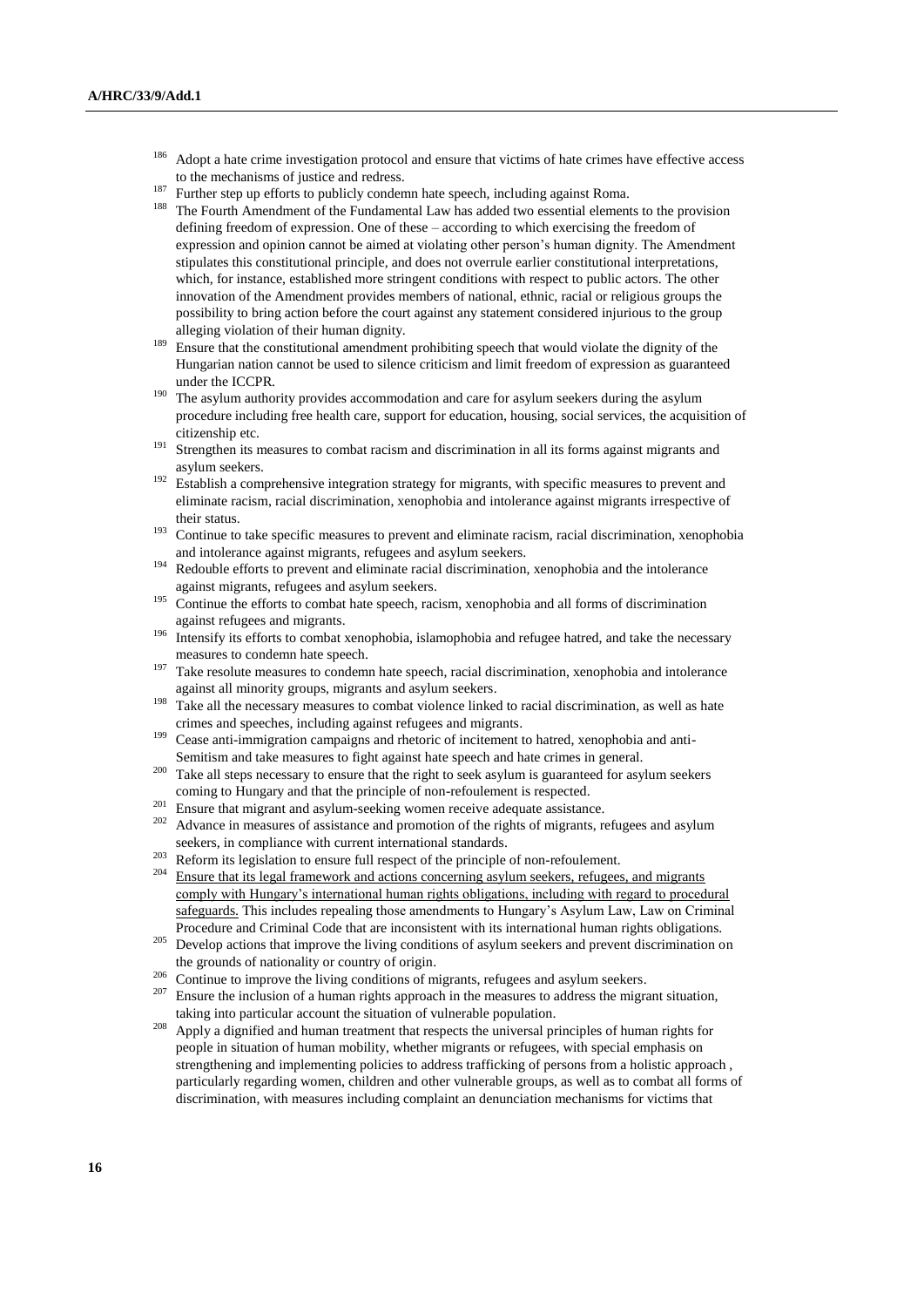enable them to achieve reparations.

- <sup>209</sup> Ensure that all issues related to migration, asylum seeking and border management are addressed in accordance with respective obligations under applicable international law.
- <sup>210</sup> Fully respect its obligations under international law by guaranteeing the right to seek asylum through an individual, effective process without discrimination.
- <sup>211</sup> Improve the capacity to guarantee every person the possibility to request international protection in a legal way, and create conditions for the medical and psychological treatment of asylum seekers, especially those who were victims of torture and violence.
- <sup>212</sup> Fully implement international Conventions and standards for the protection of refugees and asylum seekers.
- <sup>213</sup> Work together with the other European States to improve the conditions and treatment given to asylum seekers and refugees.
- $214$  Make every effort to pay due attention to the human rights of asylum seekers and to avoid using disproportionate force on migrants and refugees.
- <sup>215</sup> Redouble efforts in order to guarantee the respect of the human rights of migrants, including persons under irregular situation.
- <sup>216</sup> Implement with no exception the principle of non-refoulement in the context of asylum seeking procedures.
- $^{217}$  Comply with the principle of non-refoulement.
- <sup>218</sup> Take measures to work towards improving the living conditions for refugees and asylum seekers.
- <sup>219</sup> Strengthen efforts in addressing issues of irregular migrants in the country in line with international human rights law obligations.
- <sup>220</sup> Improve the living conditions of asylum seekers and step up efforts directed towards improving the treatment of asylum seekers and refugees.
- <sup>221</sup> Review legislation on the rights of migrants and asylum seekers in accordance with Hungary's obligations under international and European Law and to better apply existing internal rules, namely those related to the handling of unaccompanied children.
- <sup>222</sup> Make efforts to ensure transparency and consideration for human rights, in particular those of women and children, in its treatment of migrants and refugees.
- <sup>223</sup> Ensure that enforcement authorities comply with international human rights obligations in the treatment of migrants and asylum seekers, and expedite the judicial process to avoid prolonged detention of migrants and asylum seekers.
- <sup>224</sup> Continue the efforts to improve the treatment of migrants and asylum seekers.
- <sup>225</sup> Continue to fulfil its international human rights obligations regarding asylum seekers, refugees and migrants.
- <sup>226</sup> Till April 2016, out of 10.555 asylum seekers only 892 were detained.
- <sup>227</sup> Designated place of residence, asylum bail, regular reporting before the refugee authority.
- <sup>228</sup> Relevant UNHCR recommendations, EU legislation, jurisprudence of the European Court of Human Rights and the Court of Justice of the EU.
- <sup>229</sup> Seek alternatives to detaining asylum seekers and migrants, particularly children. Take immediate and effective measures to ensure that conditions of detention are fully consistent with UN Standard Minimum Rules for the Treatment of Prisoners.
- <sup>230</sup> Take immediate action to improve national asylum system, including by elaborating a national action plan, to avoid continuation of harsh conditions of detention and treatment of asylum seekers and refugees.
- <sup>231</sup> Take all the necessary steps to address the placing of asylum-seeking and migrant children in detention, including by repealing relevant legislation allowing for the detention of families accompanied by children.
- <sup>232</sup> Take steps to ensure that detention of asylum-seekers is used only in exceptional cases, the procedure for detention is transparent and comprehensible, and that detainees have access to effective legal remedy.
- <sup>233</sup> Strengthen its efforts to improve the detention conditions of migrants and asylum seekers, including by refraining from excessive use of force, ill-treatment, and prolongation of detention periods; and also to adopt a comprehensive integration strategy for their early stage integration.
- Eliminate detention in penitentiary establishments of asylum seekers and refugees.
- <sup>235</sup> Repeal the amendments to the Criminal Code that criminalizes "illegal entry" and introduces "transit